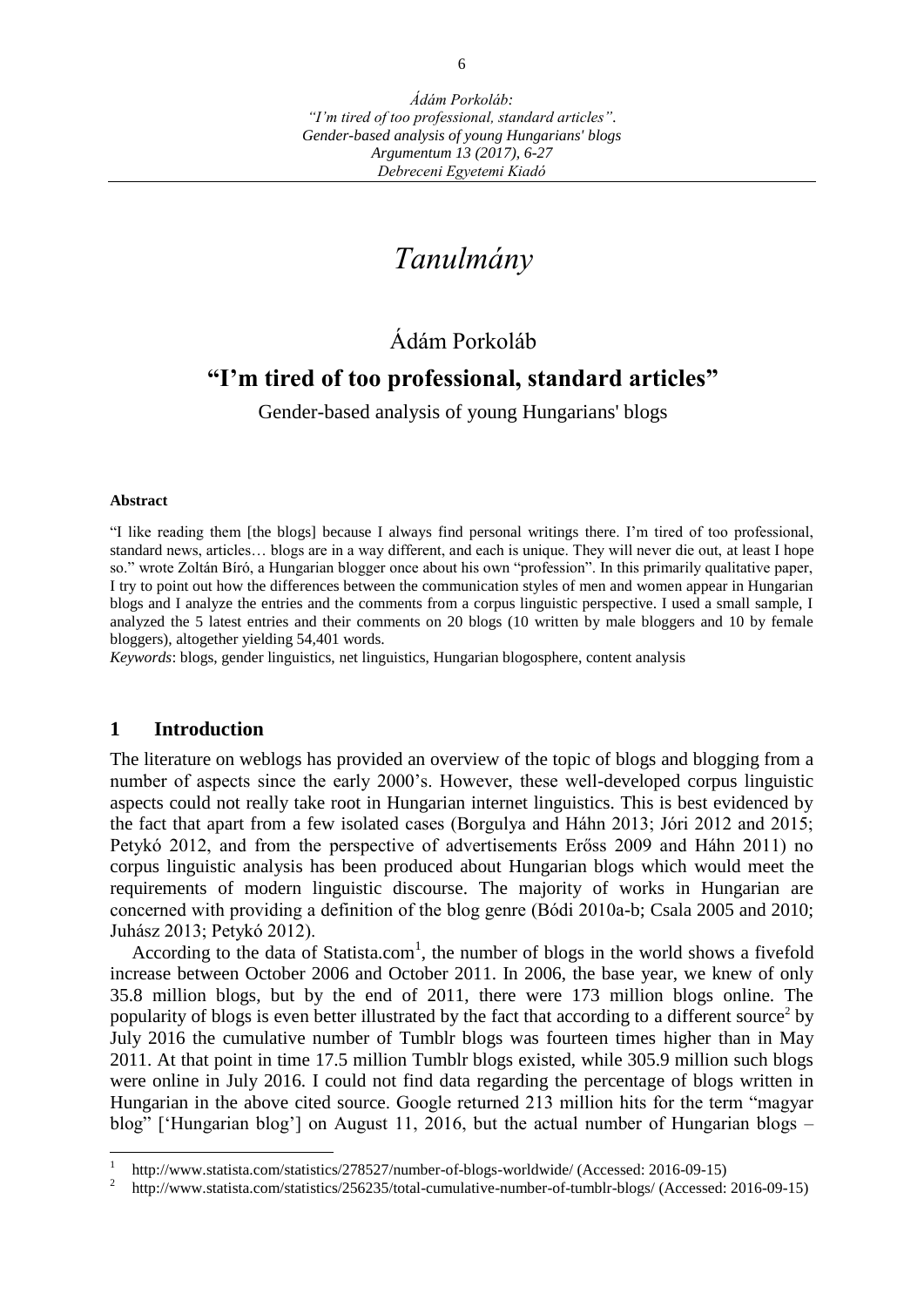according to my own estimation – can only be a fraction of this, about 200-300 thousand. My estimation is based on the fact that 33,000 Hungarian blogs existed in August 2004, while in February 2005 this number was 82,000. (Bőgel, 2006: 34).

According to the data of the Wayback Machine website the first Hungarian language blog was a personal blog, titled "Technocol" which existed from 2000 until 2009.<sup>3</sup>

Concerning blogs, the international literature deals with their role in English teaching (Horváth, 2009), the analysis of comments on blogs (Mishne and Glance, 2006), their effect on the daily routines of bloggers (agenda-setting) (Delwiche, 2005), the social network of bloggers and users writing comments (Marlow, 2006), the propagation of topics and information on blogs (Gruhl, Guha, Liben-Nowell, & Tomkins, 2004) and blogging as a social act (Miller and Shepherd, 2004). The importance of researching blogs was recognized as early as 2003: Kumar and Novak (2003: 1) point out two important reasons to study the blogosphere. The sociological reasons focus on the more restricted, local aspects of the blogosphere, whereas the technical reasons concentrate on the relatedness and temporal change of traditional internet research and the blogosphere.

The main aim of this paper is to analyze the budding Hungarian blogosphere through qualitative methods, primarily focusing on the sociolinguistic category of gender, and to compare the results with the findings published in the topic's international literature**.** 

## **2 Definitions of blog and features of the genre**

#### *2.1 A brief history of blogs*

According to the literature, the first web diary which could be considered a blog was created by Tim Berners-Lee in 1991 (Winer, 2002). The prototype of modern blogs was created in 1996 by Dave Winer as part of 24 Hours of Democracy<sup>4</sup> (Herring, Scheidt, Bonus, & Wright, 2004). The term itself was first used in 1997 by Jorn Barger (originally in the form *weblog*), the term *blog* first appeared in 1999 (Herring, Scheidt, Bonus & Wright, 2004: 1).

The advent of blogs are the result of a number of factors: from the perspective of media history, 9/11 and the Iraq War had positive effects on blogging, because they provided a new platform for dialogue and made communication faster (Khrishnamurthy, 2002). Besides, in 1999 a specialized software was released which helped the publication of blog posts (Gruhl, Guha, Liben-Nowell, & Tomkins, 2004, 49). Since the terrorist attacks on September 11, 2001, blogs have been a tool of personal journalism. Delwiche, to substantiate this claim, quotes a number of authors who call blogging "pamphleteer journalism", "amateur journalism" or "do-it-yourself journalism" (Delwiche, 2005: 3).

From the perspective of genre history, McNeill (2005) found a correlation between blogs and traditional diaries, thereby disproving the claim that the genre of blog is one without any precursors. According to Miller and Shepherd (2004) the blog's evolution was conditioned by present-day needs ("the blog is an evolutionary product" – Miller and Shepherd, 2004: 3). These authors also discuss that the blog genre is determined by the temporal features of the present day (they use the Greek term *kairos*, which means appropriate, adequate, suitable moment).

 $\overline{3}$ <sup>3</sup> Due to the restrictions of length, I cannot present a history of Hungarian blogs here. For a thorough summary see Erőss (2009: 17-23).

<sup>4</sup> On 15.09.2016 the webpage was still available at http://scripting.com/twentyFour/default.html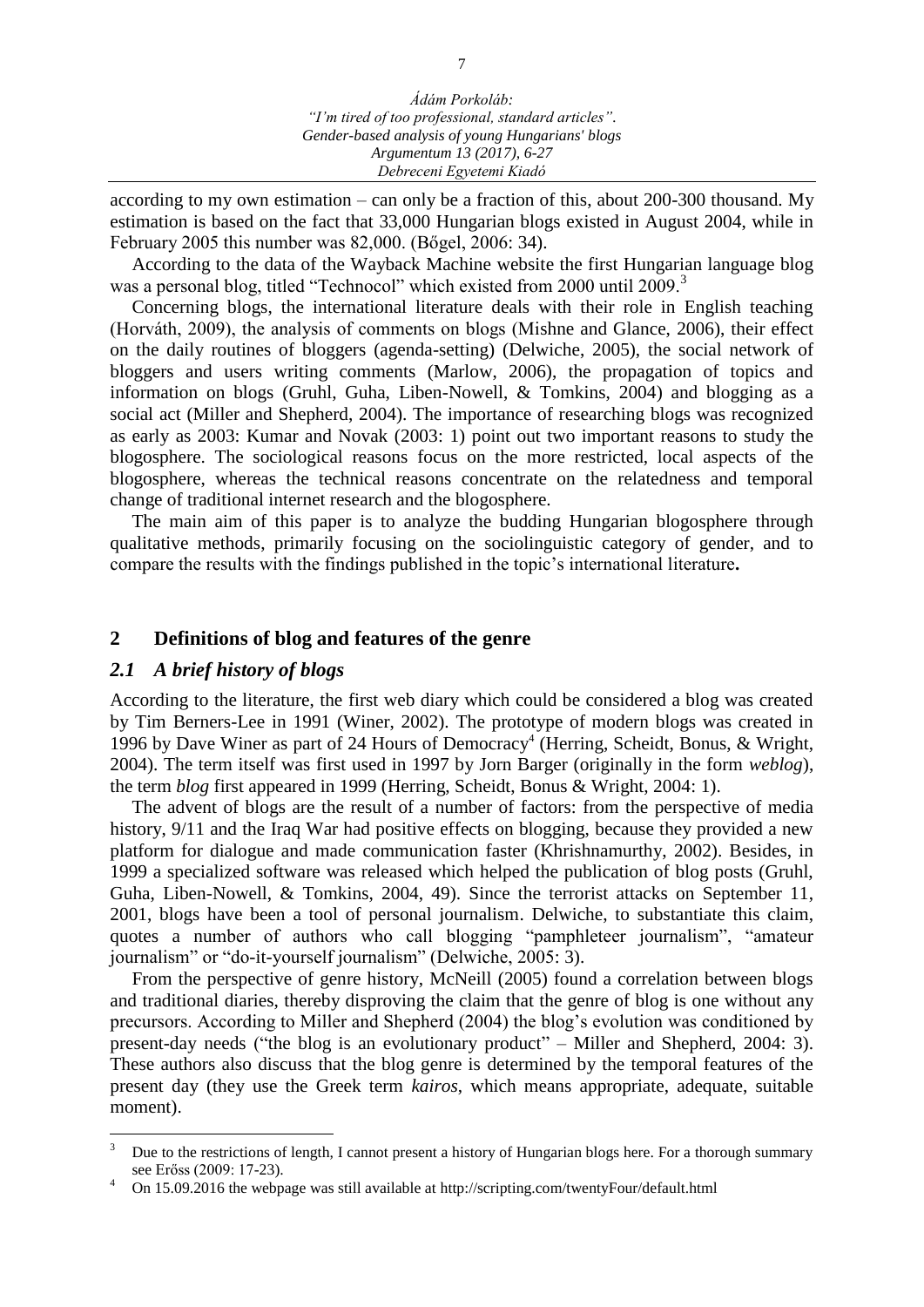## *2.2 Definitions of the blog*

Given that the early literature dealing with blogs (1999-2005) focused rather heavily on providing a genre definition, today we can define the phenomenon with appropriate adequacy. Susan Herring and her colleagues, widely considered to be experts in the field, give the following definition: "frequently modified web pages in which dated entries are listed in reverse chronological order" (2004: 1). Zoltán Bódi – one of the first Hungarian researchers of internet linguistics – (2010b) also provides a definition based on Herring: "The weblog is a website or webpage which contains short, frequently updated personal entries intended for the public to read. The entries are posted in a chronological order" (2010b: 37). According to Juhász: "blogs are frequently updated webpages where the entries are connected to dates and are editable going forwards or backwards in time" (2013: 4).

Petykó, at the end of his corpus-based cognitive linguistic analysis defines the genre of the online diary as follows:

a blog can be defined as a dynamically changing series of discourses published on the internet under a public address, which are dated, follow each other linearly and contain at least one discourse-initiating entry (post) which functions as a first and unique utterance (2012: 65).

David Crystal defines the nature of blogs in the following way: "It takes the form of a personalized web page where the owner can post messages at intervals" (2006: 15, cf. Crystal, 2011). Crystal emphasizes the unedited nature of blog entries (unmediated). It is also him who calls attention to the new words which emerged in the blogosphere: blog hopping, bleg ('begging blog'), blogorrhea, bloggerina ('female blogger'), blog swarm, etc (2006: 239).

Miller and Shepherd's definition (2004: 15) suggests a different approach: "We see the blog, then, as a genre that addresses a timeless rhetorical exigence in ways that are specific to its time".

I define a blog as any regularly updated webpage consisting of entries usually in reverse chronological order, which is written as a blog as per the declared intention of the author or authors. In my opinion, the main purpose of the blog is no longer to share personal experience and information but the social utility and marketing possibilities should also be taken into account.

## *2.3 The types of blogs*

Despite the apparent uniformity of blogs, which result from their popularity, the genre is suitable for achieving a surprisingly wide variety of communicative goals. One of the first tasks of research in the literature was – besides gathering the attributes characteristic of blogs – to create a typology of the genre.

Blood was the first to describe (2002) the archetypes of blog genres. She originally only distinguished between two types: the filter-style and the more personal blog-style.

Krishnamurthy (2002) categorizes blogs along two dimensions: personal and topical. According to these criteria, Krishnamurthy (2002) differentiates online diaries, support groups, enhanced columns and collaborative content.

In their study, Miller and Shepherd (2004: 7) outline the thematic categorization of The Weblog Review site: adult, animation, camgirl, computer, entertainment, humor, film, music, news/links, personal, photo, Spanish/Portuguese, teen and video games.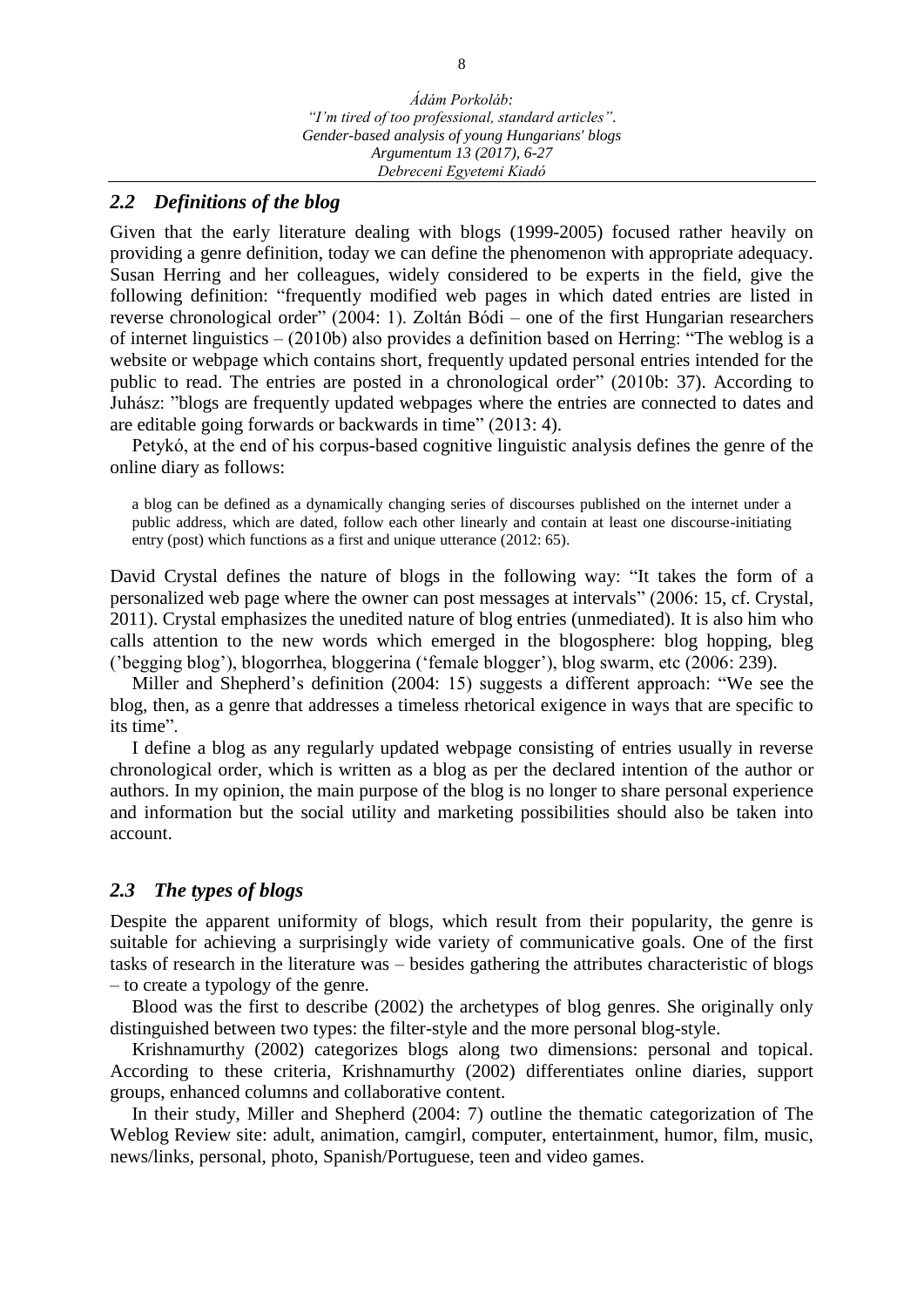Herring, Scheidt, Bonus & Wright (2004) categorize blogs according to their function. They build their research on Rebecca Blood's (2002) categories.

- Personal blog (personal journals)
- "filter-style weblog" (describing events external to the author's life)
- Knowledge-log, k-log for short (collecting information related to a specific topic)

One of the first researchers of the topic in the Hungarian literature was Bertalan Csala (2005 originally, then revised in 2010) who groups blogs according to formal criteria as follows:

- Text-only blogs (very rare)
- Photoblogs
- Link-collecting blog
- Personal blog
- E-media (blogazine)
- Community blog
- Thematic blog
- Blog comics

Judit Bayer (2005: 15) provides the following definition: "Diary-like, frequently posted, chronologically ordered entries, written by one or more persons."

My personal opinion is that the majority of such categorizations focus solely on the form and content of blogs and – similarly to Miller and Shepherd's (2004: 7) definition – do not see blogging as a social action. I propose the addition of a new criterion besides the traditional categories, which can successfully factor in the effects of new trends and fads. The way I see it, a different, more universal type of categorization is needed, one which is built primarily on social functions and is less sensitive to the developments of blogging software (i.e. one that is not based on formal criteria and authorship). In this framework I distinguish two major groups of blogs:

The first group is connected to the classic function of the  $b\log^5$ : in this thematic group the blog is the tool of self-publishing. Here blogging is done in favor of an individual or a smaller group, they are the main benefactors (in the cultural, recreational and financial sense of the word).

I categorize personal blogs into this group, as well as any other blog-like content which aims at the publication of literary or scientific works and personal thoughts or provides a platform for the voice of political opposition. Blogs promoting the work of various organizations, foundations and companies also belong to this category.

In the other group, blogging serves the benefit of society or the need of a larger group. Blog magazines, consumer protection blogs, and online diaries written for sociological, pedagogical or anthropological purposes belong here. This group comprises those contents which are not primarily produced for self-publishing.<sup>6</sup>

Undoubtedly, this categorization takes profit-orientedness into account, but with this I would like to point out another phenomenon: by the 2010's it has become common practice for larger companies in the beauty industry and in the IT industry to build on the advertising potential of popular blogs. In the case of Hungarian blogs – especially for the more popular

 $\overline{5}$ <sup>5</sup> Cf. Miller and Shepherd, 2004, 6: "*It appears that blogs originated as a way to share information of interest*".

Naturally, I do not claim that any blog can be neatly and unambiguously fitted into one category or the other. These two groups will definitely need to be refined and expanded later, because, for example, editors of blog magazines are remunerated for their work which seemingly contradicts the definition of the group.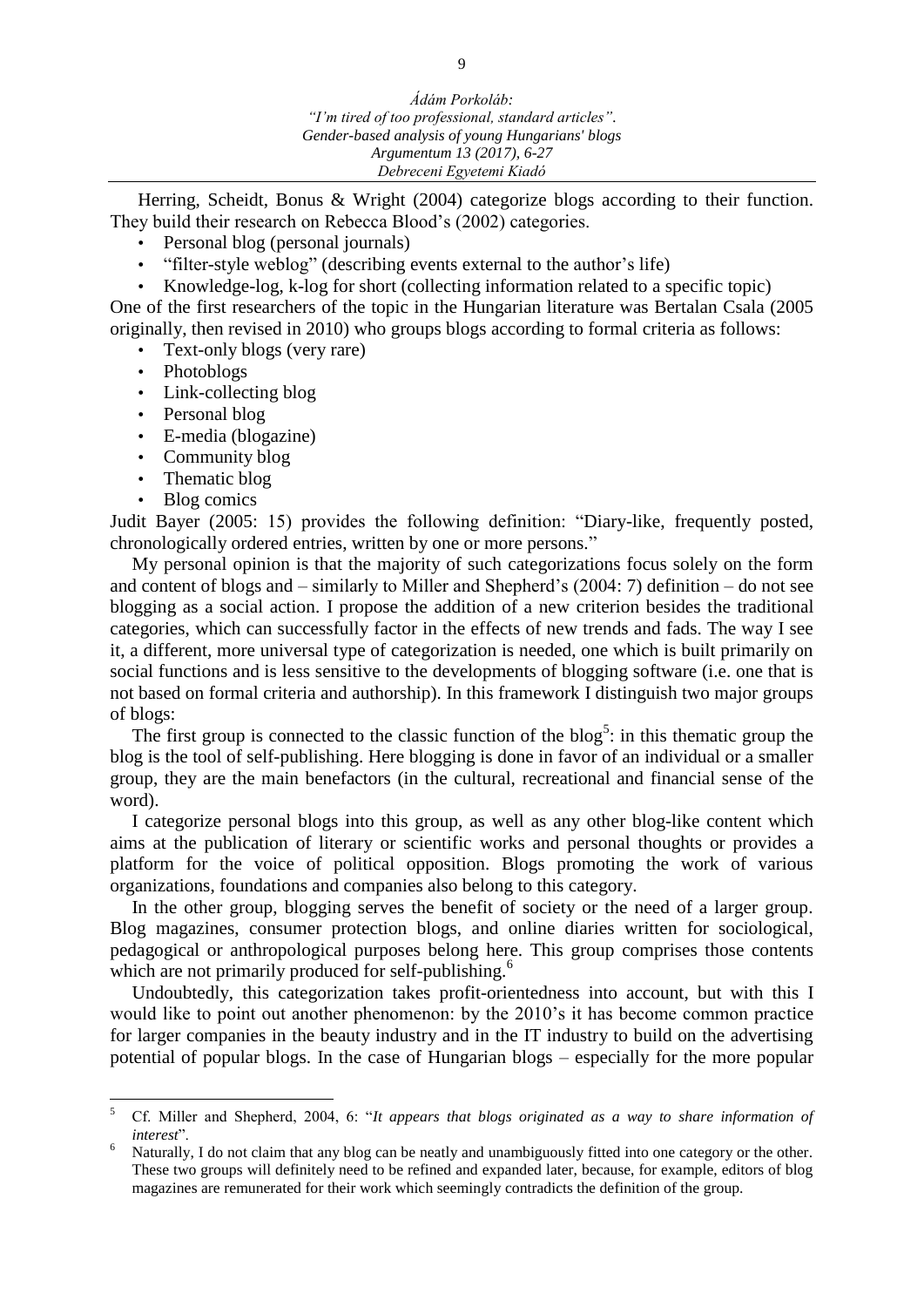women's blogs – product tests requested and sponsored by beauty companies have become widespread, as well as marketing-oriented events organized for bloggers and vloggers. Recently, beauty and fashion blogging have become the focus of much internet linguistic research (for instance see Marwick 2013, McQuarrie, Miller & Phillips 2013, Mora & Rocamora 2015, Ots & Abidin 2015, Pihl 2014, Tan 2016), and I anticipate that these topics will be picked up by Hungarian scholars too in the near future.

Blogs and their authors have, without doubt, become brands and new advertising platforms for Generations Y and Z: all this inevitably foreshadows the decrease of personal content in the future which will eventually give way to sponsored product tests and news from various festivals and events. The emergence of Web 2.0 completely transformed the traditional format of blogs. These pages are becoming more and more hybridized: from the analysis presented in later subsections of this paper it clearly emerges that online diaries are tightly interwoven with content sharing platforms and the social media. Blogs are no longer used for publishing chiefly textual content, but have become link collections for various vlog videos.

The fact that marketing infiltrated blogs completely reevaluates the feature of blogs that Peter Elbow (quoted in Miller and Shepherd, 2004: 9) calls *private writing*: the aim is – with the monetization of Youtube and other content providers – no longer just the production of personal content without the fear of the reaction of others. The role of blogs is different today: it is to shape the world view and needs of the youth. Comments and likes provide feedback for users and therefore are highly important in this process. Interactions taking place within blogs have different names in the literature: "conversations", "communities", "bursty interactions" and "political debate" (based on Marlow, 2006: 1).

#### **3 Research questions and the corpus**

 $\overline{a}$ 

While planning the research, it became apparent that carrying out a large-sample, quantitative analysis, as favored by the literature, would not be possible with the materials that I had at my disposal. Moreover, such an approach would not be appropriate for the purposes of the current investigation. The weakness of this paper is that at the current stage of research it only allows the analysis of binary gender constructs. Future research will have to be extended to include the analysis of blogs by members of the LGBTQ community (lesbian, gay, bisexual, transgender, queer), but – in lack of reliable Hungarian data – such an approach cannot be followed in the present paper. The classification of the bloggers' gender is based on selfassessment (e.g. civil name, narrative of blog entries).

The research questions for this study below were formulated after surveying the literature on the general, linguistic properties of blogs and on the speech styles of the genders.

1. To what extent can the statements of the English language literature about gender be applied to the Hungarian blogosphere? My assumption is that there will be a significant difference between male and female bloggers and I believe it is likely that the mode of keeping in touch with the readers is not going to be the same between the two genders.

2. From a corpus linguistic perspective what differences can be observed in the two subcorpora organized by the blogger's gender? Which parameters can be used for determining the blogger's gender?

<sup>7</sup> Since 2012 the most popular vloggers in Hungary can meet with their fans at the Online Video Stars festival.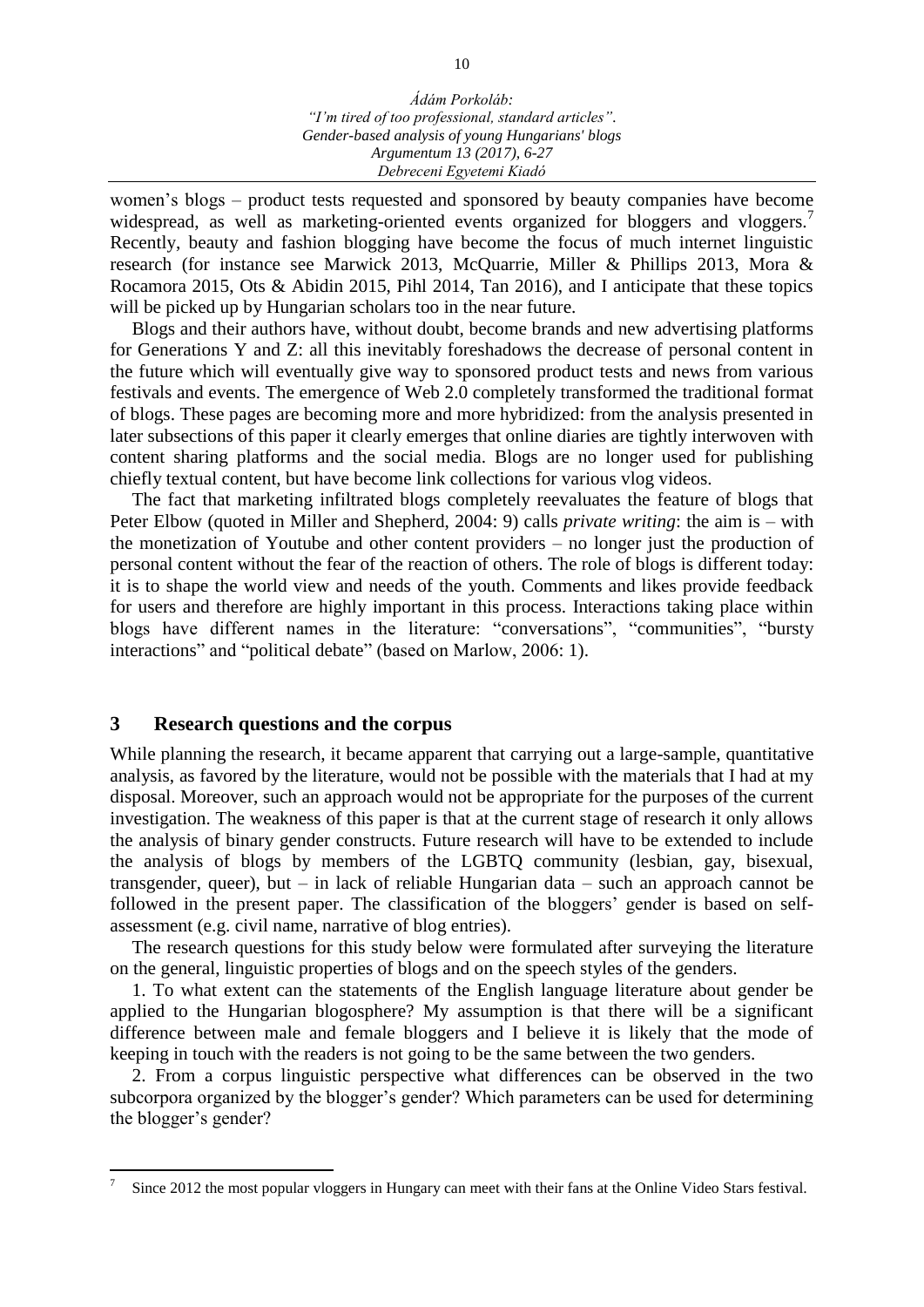3. Will the commenting users' role be the same in both subcorpora and will they follow the online etiquette to the same extent? Given that the authors of comments cannot be filtered by their gender, I presumed that this analysis will not reveal significant differences.

My aim was to scrutinize the 5 latest entries and their comments on 20 blogs (10 by male and 10 by female authors) primarily selected on the basis of the gender of authors (altogether  $100$  posts) and to perform a deep qualitative analysis on the sample.<sup>8</sup> The entire corpus consists of 54,401 words (tokens) and 15,184 word-forms (types). The type-token ratio of the corpus is 0.279. Concerning their distribution, the blog posts on average cover 34 days.

Methods of classical sociolinguistics, gender linguistics, and corpus linguistics were utilized for the analysis, involving data from authors of different genders from a number of perspectives, which include the "age" of the blog itself, the frequency of posts, the average length of posts, the number of comments, the appearance of jargon in comments and in posts, the number of internal links (self-quotes) and external links. In addition, I also took into consideration the number of anonymous comments. I laid down these aspects while bearing in mind the issues already explored in the literature, chiefly because to my knowledge no analysis has yet been done on the Hungarian blogosphere which would be as thorough as the present one. Hopefully my work can, to some degree, contribute to the research of the non-English language blogosphere and can inspire further research in the area. My conviction is that – similarly to gender linguistic research – the research of the blogosphere requires an international foundation.

#### *3.1 Criteria of inclusion and contents of the corpus*

 $\overline{a}$ 

The 100 posts gathered from the blogs can be divided into two subcorpora: the first half of the corpus – that is, 50 entries – is comprised of the first five posts of ten beauty blogs. The authors of the entries are all women. The blogs were collected from the Magyarblog.hu aggregator site's "beauty" category based on the database of 06.08.2016.

The 50 entries of the male subcorpus were collected from blogs in the "Tech" category of the Blog.hu aggregator site (http://blog.hu/rovatok/tech), based similarly on the database of 06.08.2016.

The corpus of Hungarian language posts was compiled according to the following principles: blogs that only had a handful of readers or had hundreds of thousands of page views were not included. The selected blogs had to represent as wide a range of hobbies and activities as possible. The blogs selected this way cover the following topics and hobbies: beauty treatment, reading, do-it-yourself (DIY) activities, science and technology, sound systems, board games, video games, action figures, and cookery. This mode of selection was not employed to serve quantitative research methods, which means that the aim was not to collect as large and diverse a sample as possible.

I removed all the recurring lines that are not produced by users (e.g. "Reply", "Terms and Conditions", permalink, etc.) and the filtered, non-lemmatized corpus was edited and stored in a word processor. I used the KWIC Concordance for Windows software, version  $5.1.0^9$  for the

<sup>8</sup> For comparisons: Mishne and Glance (2006) analyzed 645,000 comments, Delwiche (2005) analyzed 781 news stories, Petykó (2012) 500 discourses of 100 blogs, and Marlow (2006) 5000 webpages.

<sup>9</sup> The freeware program was created by Satoru Tsukamoto. With its help one can perform concordance analysis, compile a word list, and search for keywords within the corpus which are displayed within context. Currently (in October 2016) the latest version is 5.3. The software can be freely downloaded without restrictions from [http://www.chs.nihon-u.ac.jp/eng\\_dpt/tukamoto/kwic\\_e.html.](http://www.chs.nihon-u.ac.jp/eng_dpt/tukamoto/kwic_e.html)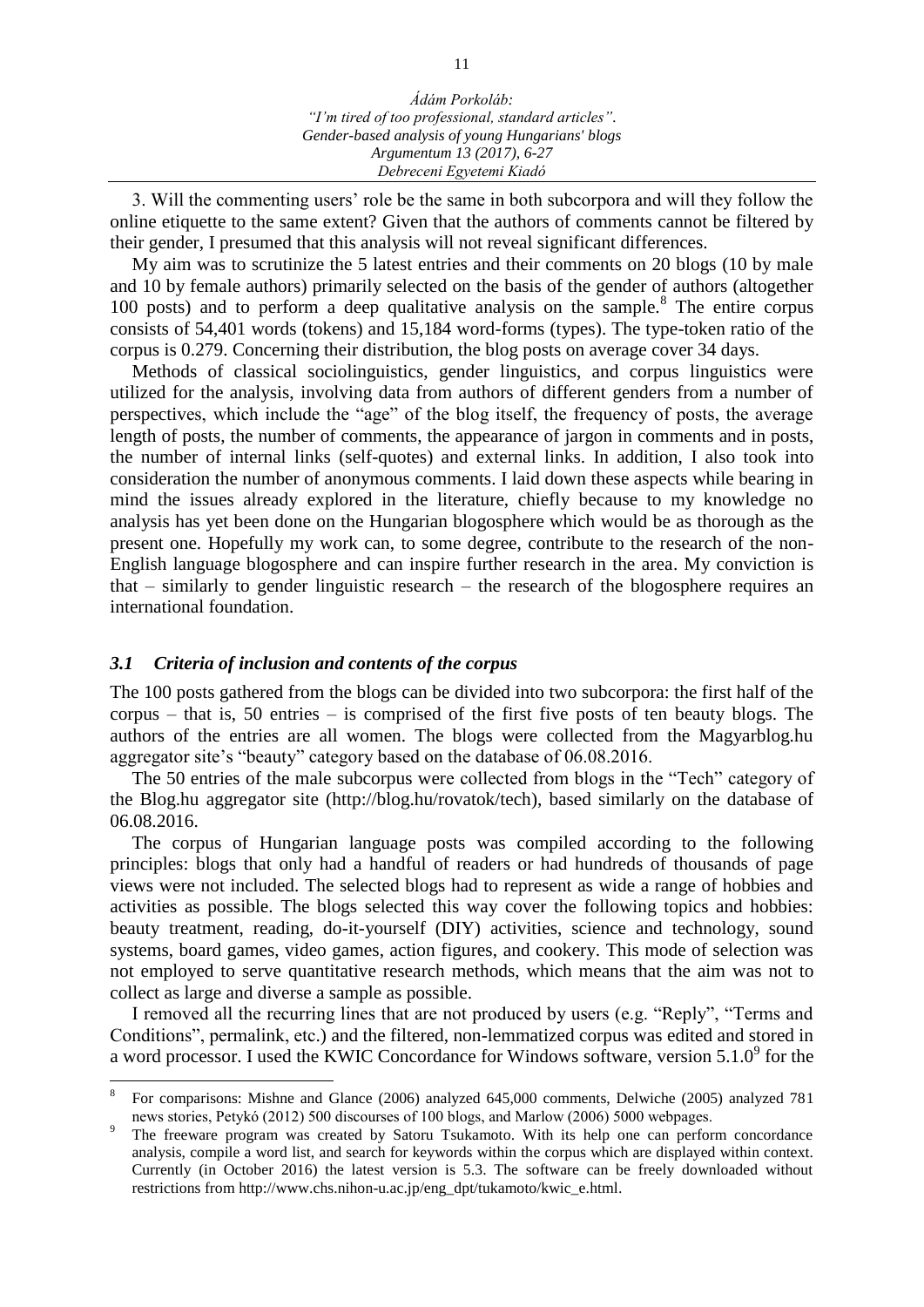corpus linguistic analysis. The main features of the male and female subcorpora are shown in Tables 1 and 2.

| Name of blog                                                           | Combined<br>length of<br>entries<br>(characters,<br>including<br>spaces) | Average<br>length of<br>entries<br>(characters,<br>including<br>spaces) | Number of<br>comments | Number of<br>multimedia<br>content (picture<br>and video) | Tags<br>(number) |
|------------------------------------------------------------------------|--------------------------------------------------------------------------|-------------------------------------------------------------------------|-----------------------|-----------------------------------------------------------|------------------|
| Azrail                                                                 | 8669                                                                     | 1734                                                                    | 37                    | 21                                                        | 18               |
| Beautycrumbs                                                           | 6099                                                                     | 1220                                                                    | 23                    | 19                                                        | 15               |
| <b>Breakfast at Fruh</b>                                               | 7285                                                                     | 1457                                                                    | $\overline{4}$        | 11                                                        | 47               |
| Csipkelány<br>('Lacegirl')                                             | 12227                                                                    | 2445                                                                    | 19                    | 35                                                        | 9                |
| DJ Katy Beauty                                                         | 14765                                                                    | 2953                                                                    | 44                    | 25                                                        | 64               |
| Eyeliner and<br>smile Andi                                             | 14506                                                                    | 2901                                                                    | 10                    | 30                                                        | 16               |
| Fanni Gardróbja<br>('Fanni's<br>Wardrobe')                             | 13251                                                                    | 2650                                                                    | 50                    | 5                                                         | 16               |
| NJoyStyle Reni                                                         | 16879                                                                    | 3376                                                                    | 16                    | 74                                                        | $\boldsymbol{0}$ |
| Stílus és egyéb<br>katasztrófák<br>('Style and other<br>catastrophes') | 5052                                                                     | 1010                                                                    | 45                    | 11                                                        | 12               |
| The very style                                                         | 12012                                                                    | 2402                                                                    | 24                    | 11                                                        | 15               |
| Average:                                                               | 11074                                                                    | 2215                                                                    | 27                    | 24                                                        | 21               |

*Table 1: Main features of the female subcorpus*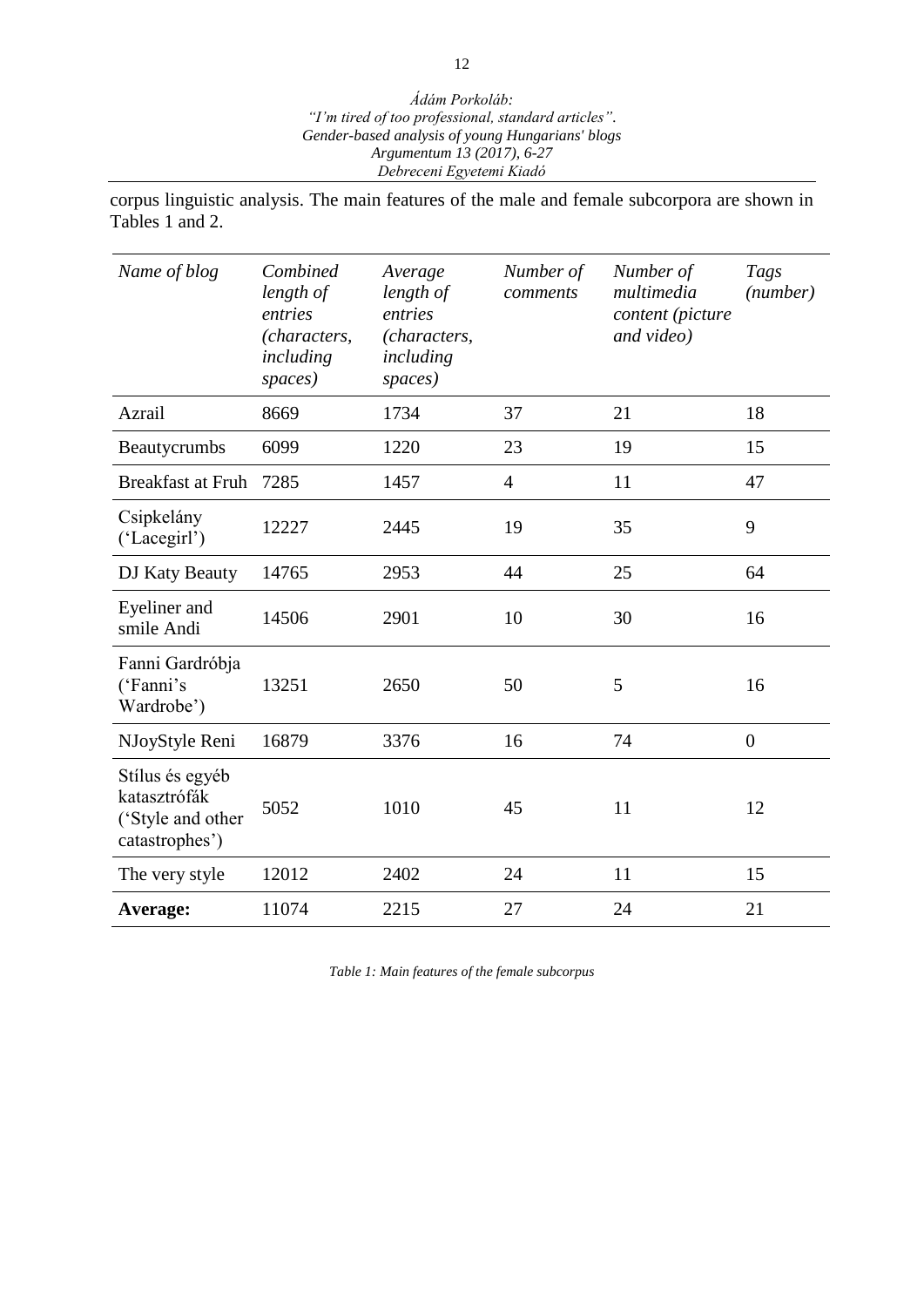| Ádám Porkoláb:                                      |
|-----------------------------------------------------|
| "I'm tired of too professional, standard articles". |
| Gender-based analysis of young Hungarians' blogs    |
| Argumentum 13 (2017), 6-27                          |
| Debreceni Egyetemi Kiadó                            |

| Name of blog                                                | Combined<br>length of<br>entries<br>(characters,<br>including<br>spaces) | Average<br>length of<br>entries<br>(characters,<br>including<br>spaces) | Number of<br>comments | Number of<br>multimedia<br>content<br>(picture and<br>video) | Tags<br>(number) |
|-------------------------------------------------------------|--------------------------------------------------------------------------|-------------------------------------------------------------------------|-----------------------|--------------------------------------------------------------|------------------|
| Appleblog                                                   | 8776                                                                     | 1755                                                                    | 32                    | 6                                                            | 6                |
| Audioworld                                                  | 52528                                                                    | 10506                                                                   | $\boldsymbol{0}$      | 39                                                           | 9                |
| AVGN és NC<br>Rajongói oldal<br>('AVGN and NC<br>Fan page') | 900                                                                      | 180                                                                     | 17                    | $\overline{4}$                                               | $\overline{4}$   |
| Freedee                                                     | 5029                                                                     | 1006                                                                    | $\boldsymbol{0}$      | 7                                                            | 15               |
| <b>IDDQD</b>                                                | 16627                                                                    | 3325                                                                    | 67                    | 10                                                           | 15               |
| Munkakerülő<br>('Lazybones')                                | 1712                                                                     | 342                                                                     | $\overline{2}$        | 5                                                            | 12               |
| Pontehu                                                     | 5095                                                                     | 1019                                                                    | $\boldsymbol{0}$      | $\overline{0}$                                               | 115              |
| <b>Star Wars</b><br>Miniatures                              | 23880                                                                    | 4776                                                                    | $\boldsymbol{0}$      | 42                                                           | 24               |
| Telefonközpont<br>('Phonecenter')                           | 14547                                                                    | 2909                                                                    | 6                     | $\tau$                                                       | 27               |
| Vírusirtó blog<br>('Antivirus<br>blog'                      | 14862                                                                    | 2972                                                                    | $\overline{4}$        | 10                                                           | 11               |
| Average:                                                    | 14396                                                                    | 2879                                                                    | 13                    | 13                                                           | 24               |

*Table 2: Main features of the male subcorpus*

I used the word counter of the word processor to determine the average length of entries, excluding comments from this analysis, concentrating on the raw text of the posts.

The male subcorpus contains 128 comments, 130 pieces of multimedia content and 238 tags, while the female subcorpus contains 272 comments, 242 pieces of multimedia content and 212 tags. In the case of the female blogs in the corpus, the number of authors per blog is usually 1, while in the male subcorpus 2 or 3 authors frequently collaborate in writing a single blog. Concerning the entirety of the corpus, the average age of the blogs is 1374 days, that is 3.76 years.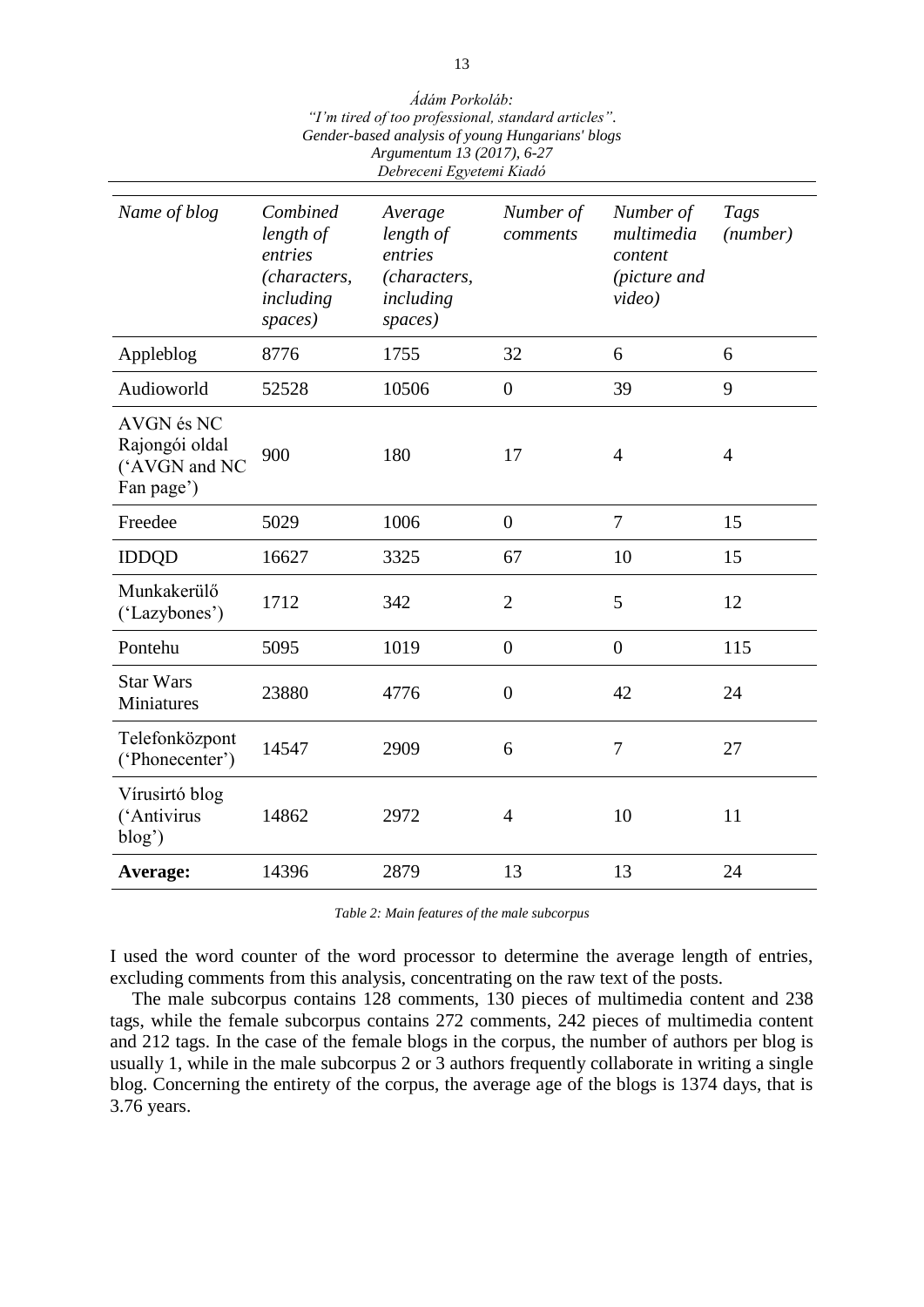## *3.2 Corpus linguistic analysis of posts*

The first thing that was considered while surveying the blog entries was the quantity of posts, the numbers indicated in the above tables have been rounded when needed. The corpus of male bloggers was richer in this respect: the average text length per blog in the subcorpus was about 3000 characters more than in the female corpus. However, this is a misleading figure, because through closer investigation it emerged that the length of posts in the male subcorpus shows an uneven distribution: the shortest and the longest entry are both found in the male corpus.

The male bloggers included in the investigation are more prone to rhapsodic alternations of post length. The shortest item in the corpus comes from the "AVGN és NC Rajongói oldal" ('Angry Video Game Nerd and Nostalgia Critic Fan page') blog: it consist of only 99 characters including spaces. The longest entry, consisting of 15,082 characters including spaces, comes from the "Audioworld" blog.

Based on the data I collected, a clear dominance of textual content within posts is observable in the case of the male subcorpus, however the images inserted into the entries are mostly made by the poster. Third-party images and embedded vlog videos occur more frequently in the female subcorpus. The reason behind this is that a number of female bloggers in the corpus are also active video bloggers and they share the links to their videos on their blog.

While in 2006 Crystal (referencing Wilbur)<sup>10</sup> claimed that spoken language was only marginally present on the internet, in 2016 the dominance of text-heavy material (including blogs) on the internet is not so obvious. During my analysis it emerged that one third of the entries in the female corpus contain videos and in other posts the amount of images show a clear dominance over the amount of text. Even if this finding fails to disprove Wilbur's claim, we still have to bear in mind that in the near future the dominance of textual material on blogs will decrease to some extent. However, this could only be confirmed or disproved by a finegrained longitudinal analysis.

The issue of the authorship of the entries is not yet settled convincingly. It is debatable whether to consider links to music sharing websites (YouTube, Soundcloud) as own content if the link points to third-party content. Along with legal issues, this also raises the question of the genuine authorship of posts. If we consider sharing links with the readers to be a task related to the function of blogs then – from a linguistic and narrative aspect – these can be by all means appropriate. However, such investigations can be problematic and perhaps no such methodology exists within linguistics that could be applied here.

## *3.3 The frequency of posts*

 $\overline{a}$ 

During the analysis of the entries I also examined their frequency. It emerges that in the female corpus on average a new post is published every 4.26 days, while in the male subcorpus the frequency is one new entry per 9.56 days. When these values are compared with the length of posts we can say that male bloggers post entries which are published five days later than entries in the female subcorpus and are 3000-3300 characters longer than items in the other corpus. In their corpus linguistic analyses, Gruhl, Guha, Liben-Nowell, &

<sup>10</sup> "*Whatever else Internet culture may be, it is still largely a textbased affair*" (Wilbur, 1996, 6 quoted in Crystal, 2006, 9).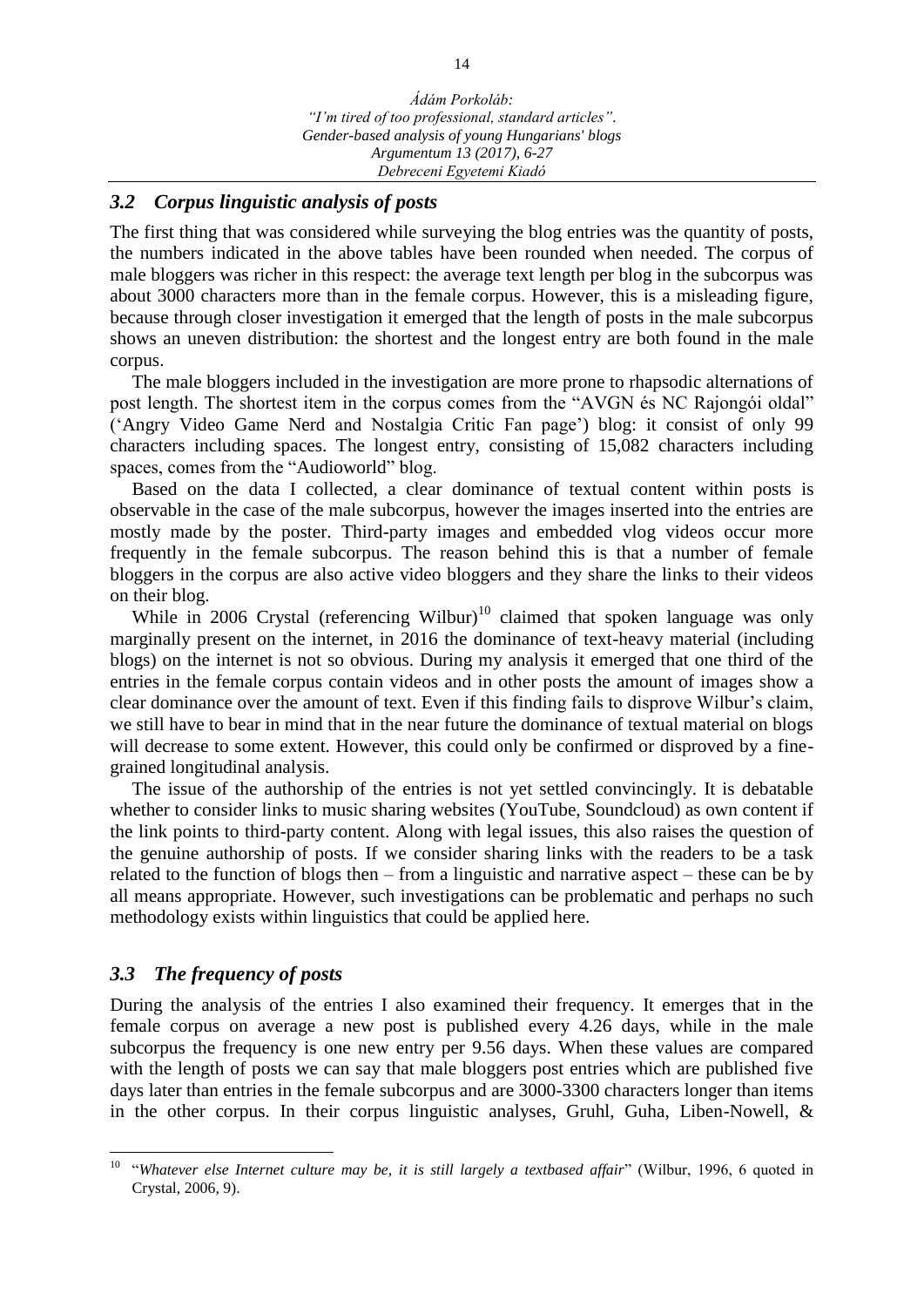Tomkins (2004: 493) found that the lowest number of posts are published on Sunday and – concerning the distribution of posts – Wednesday is the most productive day.

The picture can be further refined if we examine the temporal distribution of the 5 entries in each subcorpus. The 5 posts in the female subcorpus were published over an average of 21.3 calendar days, while the entries in the male corpus were put online with less frequency, over 47.8 days. Based on these pieces of data it seems logical to conclude that in the case of this corpus the number of posts is inversely proportional to the length of the posts, however I do not consider this phenomenon generalizable based on a small sample.

#### *3.4 Internal and external links in the posts*

It is a commonplace in gender studies that women have better social skills and they perform extra work to keep the conversation going.<sup>11</sup> Such analyses in gender studies focused primarily on verbal communication, but these phenomena can also be observed in online communication. Susan Herring's (1994) research was perhaps the first investigation of the difference of forum posts written by users of different genders. According to Herring, female communication is characterized by cooperative, polite, non-abusive (no flaming) and more reserved linguistic behavior (Herring, 1994). As opposed to this, men post more frequently, their tone is rather sarcastic, sometimes strong, and even contentious (ibid).

Therefore, it stands to reason that we will find different strategies in blogging utilized by representatives of different genders. One possible method of analysis is to survey the links on blogs from the perspective of their function. Depending on their direction, these can be categorized as *internal* or *external* links. I considered links pointing to other posts within the same blog self-promotion and self-marketing because they take the reader to another post by the same author. No significant difference emerged between the average amount of internal links in the two subcorpora: in the female sample the average number was 2.4 while in the male sample it was 3.

In the case of external links there is a duality in the analysis: on the one hand we can examine the external links to sites of partners, friends and sponsors placed on the blog's main page. I considered placing links like these to be strong social actions (except in cases when the links pointed to the author's social media page), because this way the blogger can popularize their peers which can even result in financial gain for the other party. In the case of women, the average number of external links was 2.7, while in the case of men it was – surprisingly  $-3.9$ . This means that the assumption of women having better social skills cannot be verified based on the analysis of blog entries and blog home pages alone.

Besides the main page, external links can also be found within blog posts. Concerning the whole of the corpus, the blog entries contain on average 8.4 external links. The average amount in the female subcorpus is 6.9 while in the male subcorpus it is 9.9. The 10 blogs written by women altogether contained 69 external links, and the blogs written by men contained 99. The results are summarized in Table 3 below.

This method of analysis therefore can neither confirm nor disprove the classic thesis of gender linguistics about the social skills of women, moreover it appears that men in the sample produce longer entries and use more internal and external links. It seems then – based

 $11$ See also: Huszár's (1994) co-operational coefficient, and Fishman's (1980) notion of "interactional shitwork".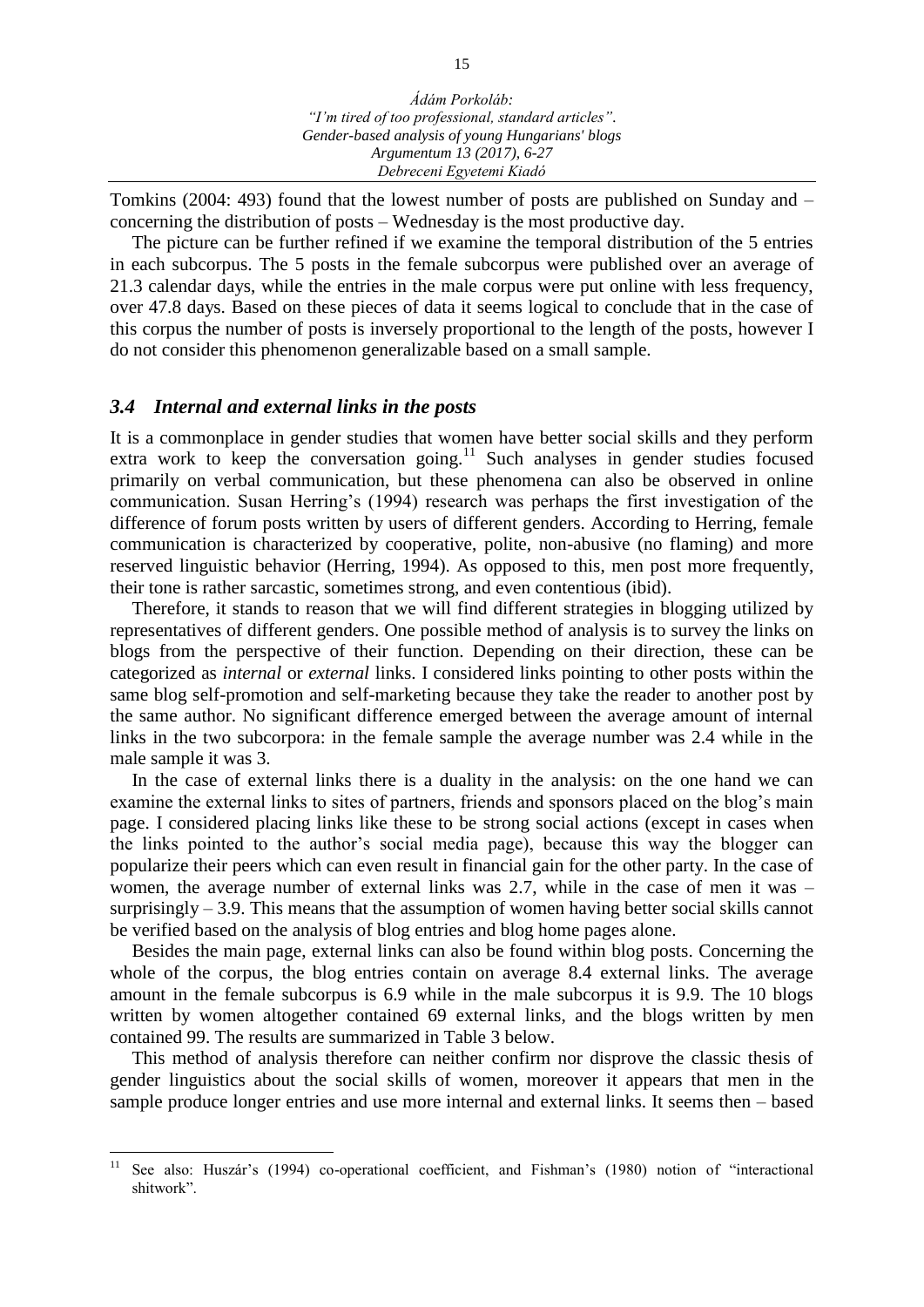on the links on social media sites and the amount of comments – that the amount of links is chiefly correlated with the length of the published text and not with the blogger's gender.

| Name of blog                                                | Average<br>frequency<br>of entries<br>(days) | Distribu<br>tion of<br>entries<br>(in<br>calenda<br>$r \, days)$ | Curren<br>t<br>numbe<br>$r \text{ of }$<br>author<br>$\boldsymbol{S}$ | Age of<br>blog<br>(days) | Number of<br>external<br>links on<br>blog | <b>Numbe</b><br>$r \text{ of }$<br>externa<br>l links<br>in<br>posts | <b>Numbe</b><br>$r \text{ of }$<br>interna<br>l links |
|-------------------------------------------------------------|----------------------------------------------|------------------------------------------------------------------|-----------------------------------------------------------------------|--------------------------|-------------------------------------------|----------------------------------------------------------------------|-------------------------------------------------------|
| Appleblog                                                   | 0.4                                          | $\overline{2}$                                                   | $\overline{2}$                                                        | 2754                     | $\overline{4}$                            | 9                                                                    | $\overline{0}$                                        |
| Audioworld                                                  | 5.4                                          | 27                                                               | $\overline{2}$                                                        | 185                      | $\boldsymbol{0}$                          | $\mathbf{1}$                                                         | $\boldsymbol{0}$                                      |
| AVGN és NC<br>Rajongói oldal<br>('AVGN and<br>NC Fan page') | 41.4                                         | 207                                                              | $\mathbf{1}$                                                          | 1980                     | $\mathbf{1}$                              | $\mathbf{1}$                                                         | $\boldsymbol{0}$                                      |
| Azrail                                                      | 1.4                                          | $\tau$                                                           | $\mathbf{1}$                                                          | 1002                     | $\mathbf{1}$                              | 12                                                                   | $\mathbf{1}$                                          |
| Beautycrumbs                                                | 2.6                                          | 13                                                               | $\mathbf{1}$                                                          | 1331                     | $\overline{2}$                            | $\overline{2}$                                                       | $\mathbf{1}$                                          |
| Breakfast at<br>Fruh                                        | 8.4                                          | 42                                                               | $\mathbf{1}$                                                          | 1687                     | 3                                         | $\overline{2}$                                                       | $\overline{0}$                                        |
| Csipkelány<br>('Lacegirl')                                  | 2.4                                          | 12                                                               | $\mathbf{1}$                                                          | 1322                     | $\mathbf{1}$                              | 3                                                                    | $\overline{2}$                                        |
| DJ Katy<br><b>Beauty</b>                                    | 9                                            | 45                                                               | $\mathbf{1}$                                                          | 1288                     | $\boldsymbol{0}$                          | 41                                                                   | 15                                                    |
| Eyeliner and<br>smile Andi                                  | 3.2                                          | 16                                                               | $\mathbf{1}$                                                          | 656                      | $\boldsymbol{0}$                          | 3                                                                    | $\boldsymbol{0}$                                      |
| Fanni<br>Gardróbja<br>('Fanni's<br>Wardrobe')               | 10.2                                         | 51                                                               | $\mathbf{1}$                                                          | 1677                     | 10                                        | $\boldsymbol{0}$                                                     | $\boldsymbol{0}$                                      |
| Freedee                                                     | 0.6                                          | $\overline{3}$                                                   | $\overline{2}$                                                        | 926                      | 9                                         | $\overline{7}$                                                       | $\mathbf{1}$                                          |
| <b>IDDQD</b>                                                | 1.8                                          | 9                                                                | 3                                                                     | 2133                     | $\tau$                                    | 30                                                                   | 22                                                    |
| Munkakerülő<br>('Lazybones')                                | 1.8                                          | 9                                                                | $\mathbf{2}$                                                          | 1888                     | $\overline{4}$                            | 5                                                                    | $\boldsymbol{0}$                                      |
| NJoyStyle<br>Reni                                           | 1.6                                          | 8                                                                | $\mathbf{1}$                                                          | 1090                     | $\overline{7}$                            | 3                                                                    | $\overline{2}$                                        |
| Pontehu                                                     | $\mathbf 1$                                  | 5                                                                | $\mathbf{1}$                                                          | 1846                     | 3                                         | $\overline{3}$                                                       | $\boldsymbol{0}$                                      |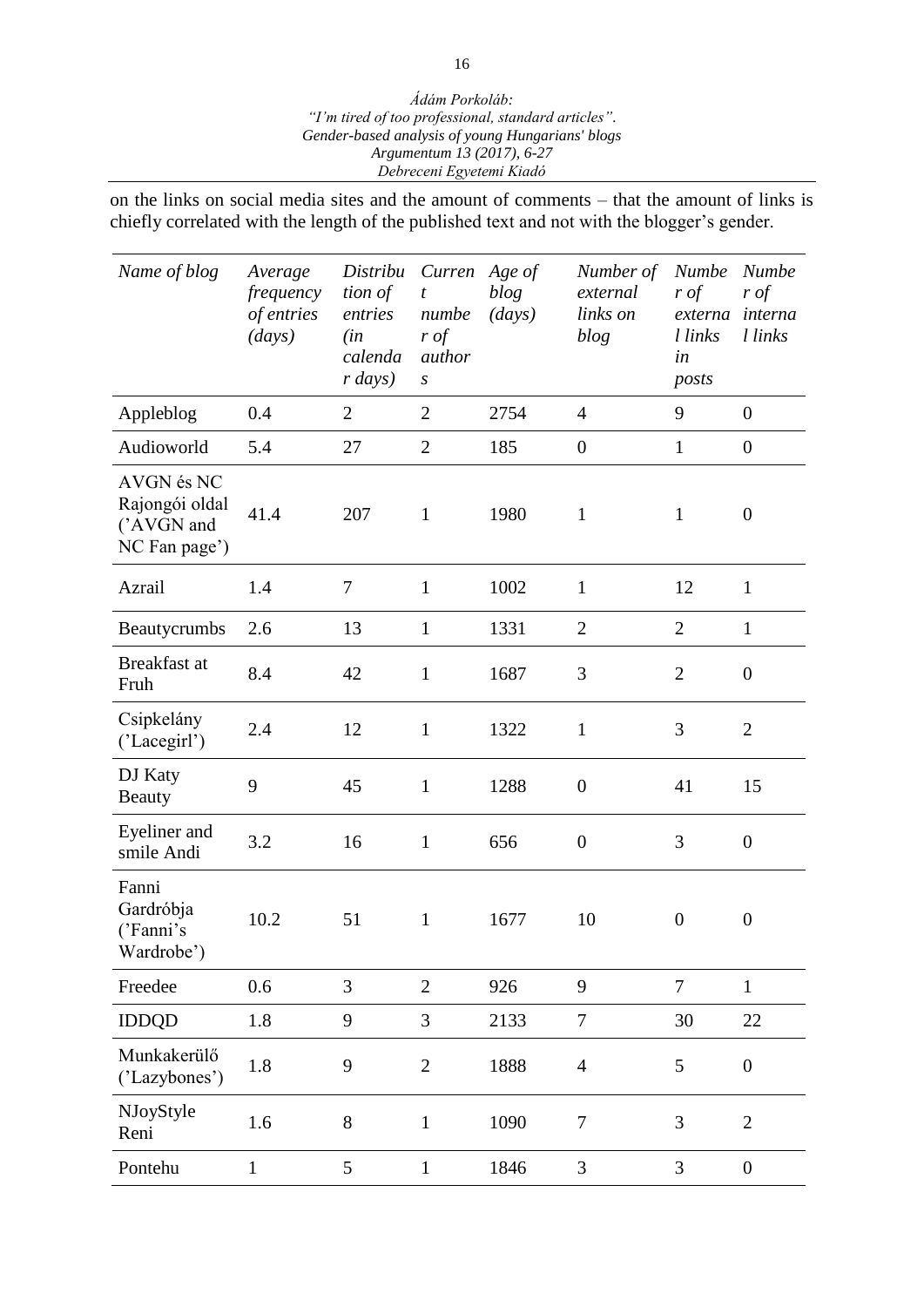| <i>1 m urea of too professional, standard articles.</i><br>Gender-based analysis of young Hungarians' blogs<br>Argumentum 13 (2017), 6-27<br>Debreceni Egyetemi Kiadó |                |       |                |      |                |                |                |  |
|-----------------------------------------------------------------------------------------------------------------------------------------------------------------------|----------------|-------|----------------|------|----------------|----------------|----------------|--|
| <b>Star Wars</b><br>Miniatures                                                                                                                                        | 3              | 15    | $\overline{2}$ | 179  | 6              | 35             | 7              |  |
| Stílus és egyéb<br>katasztrófák<br>('Style and<br>other<br>catastrophes')                                                                                             | 1.8            | 9     | 1              | 1678 | 1              |                | $\Omega$       |  |
| Telefonközpont<br>('Phonecenter')                                                                                                                                     | 36.4           | 182   | 1              | 1321 | 3              | 1              | $\overline{0}$ |  |
| The very style                                                                                                                                                        | $\overline{2}$ | 10    | $\mathbf{1}$   | 1255 | $\overline{2}$ | $\overline{2}$ | 3              |  |
| Vírusirtó blog<br>('Antivirus<br>$blog'$ )                                                                                                                            | 3.8            | 19    | 1              | 1283 | $\overline{2}$ | 7              | $\overline{0}$ |  |
| Average                                                                                                                                                               | 6.91           | 34.55 |                | 1374 | 3              | 8              | 3              |  |

*Ádám Porkoláb: "I'm tired of too professional, standard articles".*

*Table 3: Details of the blog entries and links* 

I should continue the examination of external links. This time I looked at the main pages of the blogs, aiming to collect data on the number of social media profiles associated with the blogger. The results are summarized in Table 4 below.

| Name of blog                                                | Facebook Twitter Youtube |        | Instagram | $Blog-$<br>lovin | Pinteres Other<br>$\boldsymbol{t}$ | 12                           |
|-------------------------------------------------------------|--------------------------|--------|-----------|------------------|------------------------------------|------------------------------|
| Appleblog                                                   | $\! + \!\!\!\!$          |        |           |                  |                                    | $+$<br>Em                    |
| Audioworld                                                  | $+$                      |        |           |                  |                                    |                              |
| AVGN és NC<br>Rajongói oldal<br>('AVGN and NC<br>Fan page') |                          |        |           |                  |                                    | $^{+}$<br>Em                 |
| Azrail                                                      | $^{+}$                   |        | $^{+}$    | $+$              |                                    | $+$<br>Em,<br>G              |
| Beautycrumbs                                                | $^{+}$                   | $^{+}$ | $^{+}$    | $^{+}$           |                                    | $+$<br>Em,<br>G,<br>G2,<br>W |

 $12\,$ <sup>12</sup> Abbreviations: Google Contact (G), Google Plus (G2), Newsletter (N), e-mail (Em), "We heart it"-profile (W)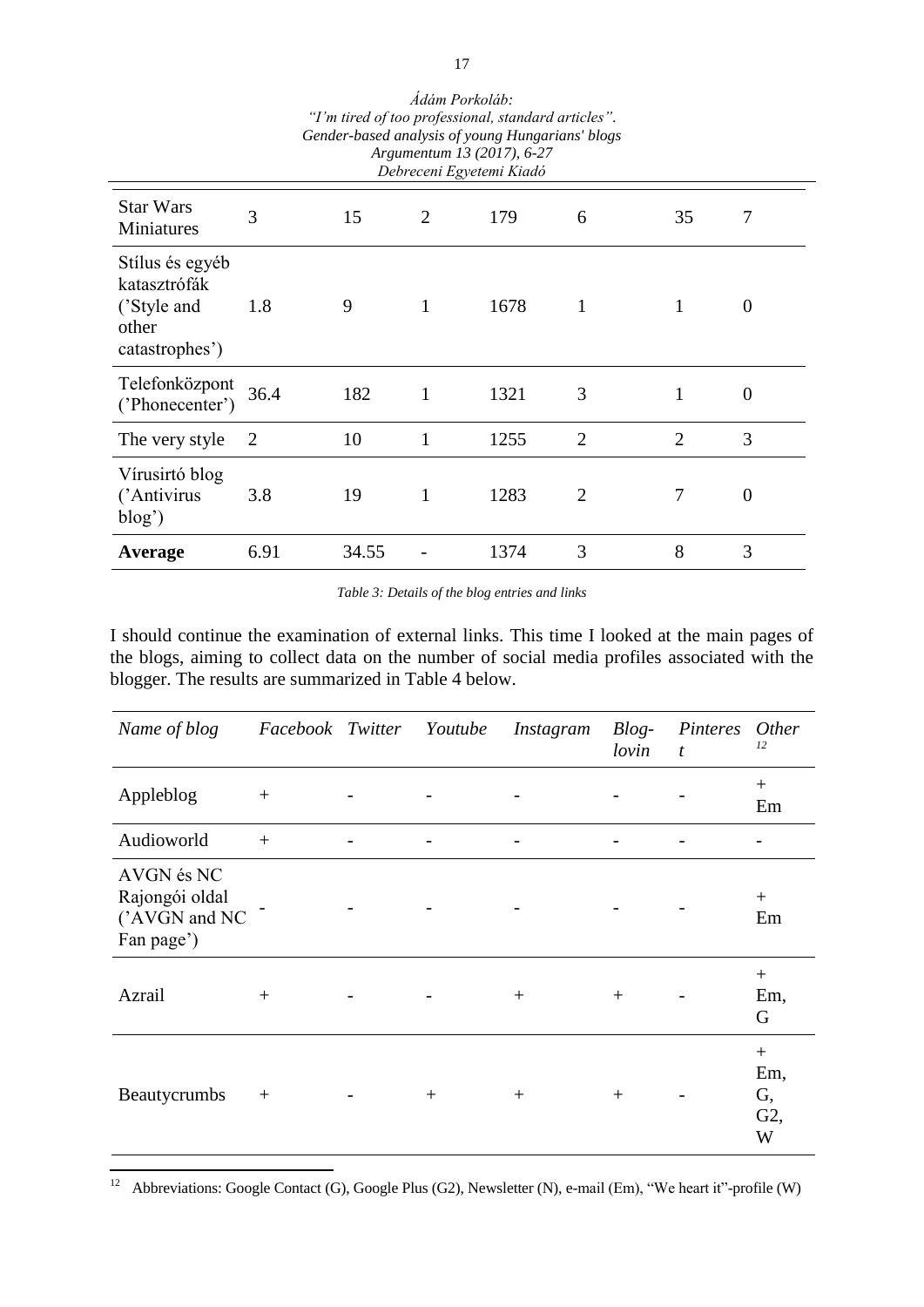| Genaer-basea anatysis of young Hungarians biogs<br>Argumentum 13 (2017), 6-27<br>Debreceni Egyetemi Kiadó |                  |                  |                  |        |                  |                  |                          |        |                  |        |                                                 |
|-----------------------------------------------------------------------------------------------------------|------------------|------------------|------------------|--------|------------------|------------------|--------------------------|--------|------------------|--------|-------------------------------------------------|
| Breakfast at<br>Fruh                                                                                      | $^{+}$           |                  | $\boldsymbol{+}$ |        | $\boldsymbol{+}$ |                  | $+$                      |        |                  |        | $\boldsymbol{+}$<br>Em,<br>G                    |
| Csipkelány<br>('Lacegirl')                                                                                | $\boldsymbol{+}$ |                  |                  |        | $\boldsymbol{+}$ |                  | $\boldsymbol{+}$         |        |                  |        | $\boldsymbol{+}$<br>G,<br>Em,<br>${\bf N}$      |
| DJ Katy Beauty                                                                                            |                  |                  | $^{+}$           |        |                  |                  | $+$                      |        | $^{+}$           |        | $\boldsymbol{+}$<br>G,<br>N,<br>Em              |
| Eyeliner and<br>smile Andi                                                                                |                  |                  |                  |        |                  |                  |                          |        | $^{+}$           |        | $\boldsymbol{+}$<br>G                           |
| Fanni Gardróbja<br>('Fanni's<br>Wardrobe')                                                                | $^{+}$           |                  |                  |        |                  |                  |                          |        | $\boldsymbol{+}$ |        | $+$<br>Em                                       |
| Freedee                                                                                                   | $+$              |                  |                  |        |                  |                  |                          |        |                  |        |                                                 |
| <b>IDDQD</b>                                                                                              | $\boldsymbol{+}$ |                  |                  |        |                  |                  |                          |        |                  |        | $^{+}$<br>Em                                    |
| Munkakerülő<br>('Lazybones')                                                                              |                  |                  |                  |        |                  |                  |                          |        |                  |        |                                                 |
| NJoyStyle Reni                                                                                            | $^{+}$           |                  | $^{+}$           |        | $^{+}$           |                  | $^{+}$                   |        | $^{+}$           | $^{+}$ | $\boldsymbol{+}$<br>Em,<br>G,<br>G <sub>2</sub> |
| Pontehu                                                                                                   |                  |                  |                  |        |                  |                  |                          |        |                  |        | $+$<br>Em                                       |
| <b>Star Wars</b><br>Miniatures                                                                            | $\boldsymbol{+}$ |                  |                  |        |                  |                  | $\overline{\phantom{0}}$ |        |                  |        | $\overline{\phantom{0}}$                        |
| Stílus és egyéb<br>katasztrófák<br>('Style and other<br>catastrophes')                                    |                  |                  |                  |        |                  |                  |                          |        |                  |        | $\boldsymbol{+}$<br>Em,<br>G                    |
| Telefonközpont<br>('Phonecenter')                                                                         | $\boldsymbol{+}$ |                  |                  |        |                  |                  |                          |        |                  |        |                                                 |
| The very style                                                                                            |                  | $\boldsymbol{+}$ |                  | $^{+}$ |                  | $\boldsymbol{+}$ |                          | $^{+}$ | $\boldsymbol{+}$ | $^{+}$ | G                                               |

*Ádám Porkoláb: "I'm tired of too professional, standard articles". Gender-based analysis of young Hungarians' blogs*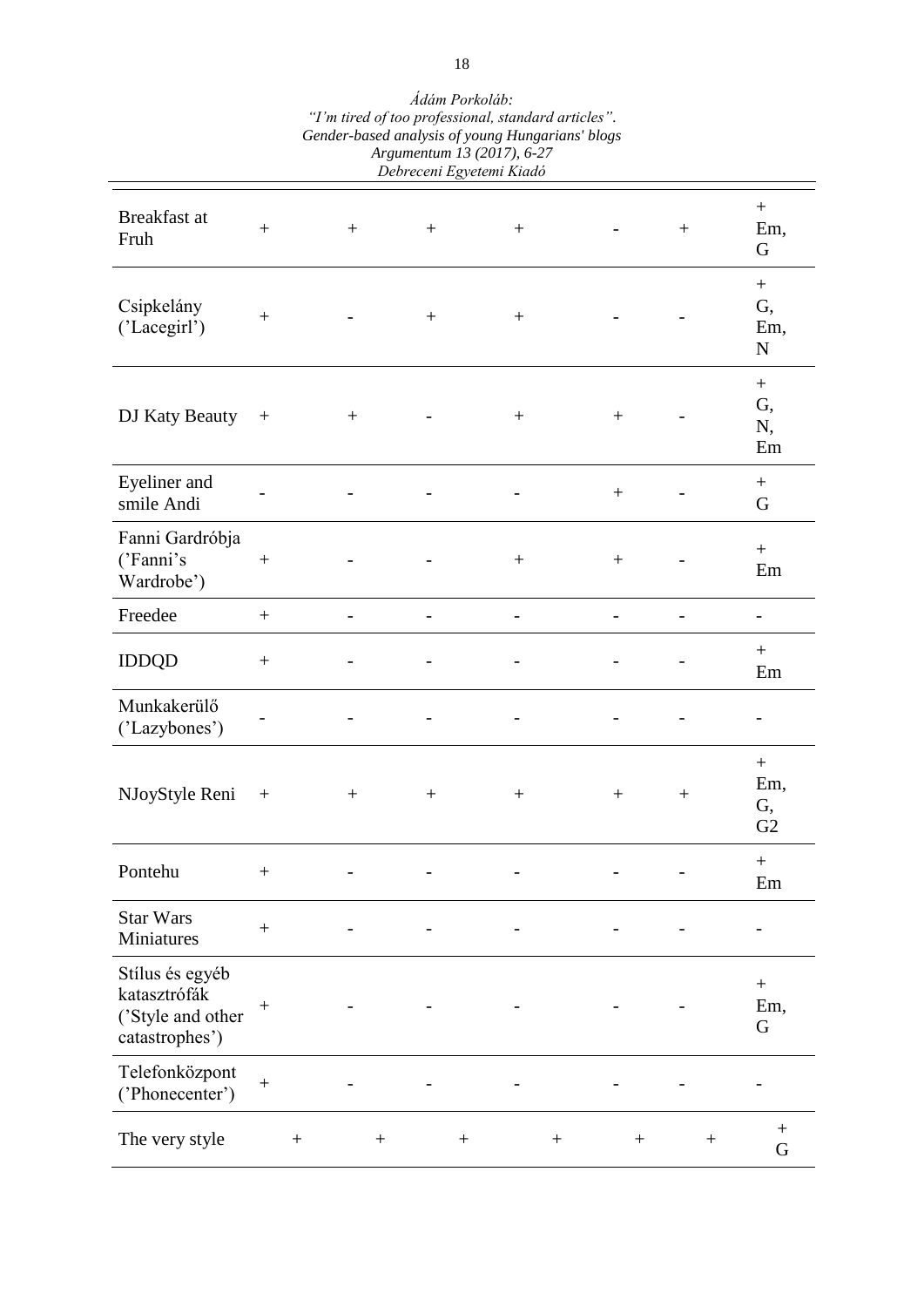| Adam Porkolah:<br>"I'm tired of too professional, standard articles".<br>Gender-based analysis of young Hungarians' blogs<br>Argumentum 13 (2017), 6-27<br>Debreceni Egyetemi Kiadó |  |  |  |  |  |  |    |
|-------------------------------------------------------------------------------------------------------------------------------------------------------------------------------------|--|--|--|--|--|--|----|
| Vírusirtó blog<br>('Antivirus<br>blog'                                                                                                                                              |  |  |  |  |  |  | Em |
| <b>Total:</b>                                                                                                                                                                       |  |  |  |  |  |  |    |

*Ádám Porkoláb:* 

*Table 4: Number of social media profiles linked on the main page of blogs*

The results indicate that the authors in the female subcorpus provide links to 4.9 different social media profiles on average on the main page of their blog. The most popular of such social media outlets among female bloggers is Facebook (9 bloggers use it) and Instagram (8 users) and Bloglovin' (7 users). In the case of the male subcorpus the average number of contact options given is 1.3.

From this aspect, the idea that women have better social skills in the domain of blogging could be proved, because they provide more platforms where their readers can contact them and leave feedback. However, we must also take into consideration the results of other researchers. Kumar and Novak (2003: 5) interpret the interconnected network of blogs in the completely different light of the state of affairs of 1999: "there is no strongly connected component of more than a few nodes". Marlow also calls attention to the fact that online relations break up more easily than personal ones. Acquaintances formed on the internet can only be strengthened through personal contact (Marlow, 2006: 2).

#### *3.5 Other linguistic properties of the blog entries*

Besides the frequency of publication, blog entries can also be analyzed from various linguistic perspectives. Concerning the language and the style of the posts, no significant differences are observable between the two subcorpora. Both use the same mixture of journalistic and personal style, and each entry contains on average  $6-8$  elements of jargon<sup>13</sup>. Obscene words only occur sporadically. All bloggers observe the norm of written language, spelling mistakes rarely occur.

However, one important difference has to be mentioned concerning the goal of communication: in the case of the female subcorpus, personal narratives and sharing experience is dominant. In blogs written by men, on the other hand, sharing facts and commenting on official news stories are of primary importance, which might be the reason for the higher number of external links in such entries. The nature of these links is also different, in the female subcorpus they mostly point to blogs of the author's friends, while in the male subcorpus the links point almost exclusively to official reports and statistics and websites of companies, thereby in a way supporting the blogger's credibility.

An important indicator of the content of entries is the conclusion at the end of the posts. Seven blogs in the female corpus contain questions at the end of posts. This indicates that a given blog has a well-established readership, because the author is aware of the fact that her readers know she addresses them and that they will leave comments. This is a social action –

<sup>13</sup> <sup>13</sup> Examples from the male subcorpus: quadrocopter, space drone, platform level, X-Wing community, 5G telecommunication networks.

Examples from the female subcorpus: hydration, mechanical stress, ISO-value, beauty blender, APTYL 100 molecule complex.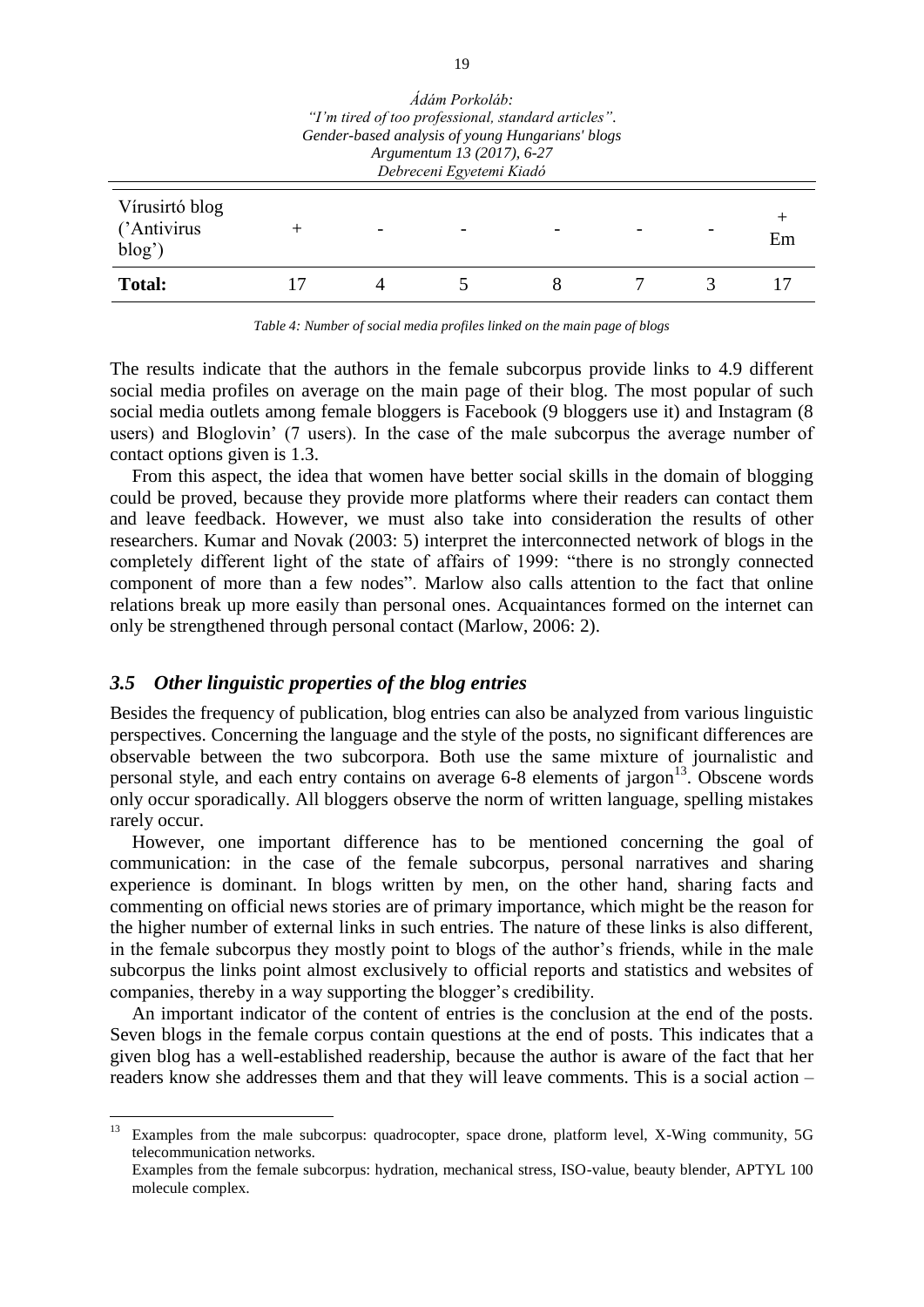relating to the discussion in Section 2.4 above – which is also associated with women, confirming the classic thesis of gender linguistics. Moreover, I must add that in certain cases of addressing the readers ("capitatio benevolentiae") cannot be analyzed from this aspect because those serve the interest of the blogger. (for instance: "Follow me on Twitter!", "Vote for me in this contest!") This is also a specific feature of the female corpus only.

The male corpus is consistent in this respect: apart from a few blogs<sup>14</sup> ("IDDQD Blog", "AVGN és NC Rajongó oldal" ['AVGN and NC Fan page']) they usually do not acknowledge the presence of the readers, they are not addressed directly. The reason behind this could be the fact that the corpus of blogs written by men contains half as many comments as the corpus of female bloggers.

## *3.6 Analyzing the comments*

The corpus of texts can be analyzed from yet another perspective, which would be the comments. Altogether the corpus contains 400 comments, of which 128 come from the male subcorpus and 272 from the female one. Comments can be divided into two types, based on the role they play in relation to the discussion: ideal and not ideal comments. According to my definition (Porkoláb 2015) comments are ideally short messages reflecting the user's own personal opinion which is related to the content of the original post and is expressed in accordance with the appropriate rules of the environment. In online socio-culture most comments which violate the system of norms ("netiquette") are referred to with a special name by users. A typical violation of norms is when a user posts a self-reflecting first comment or when a user posts a series of comments unrelated to the original thread ("offtopic", "flooding") or when a user deliberately offends another user ("trolling").

Anonymous users are quite interesting from the point of view of online etiquette. In 1995, Section 4.1.2 of the Netiquette Guidelines  $(RFC 1855)^{15}$  clearly accepted anonymous chatting, but since then the users' attitudes towards anonymity has changed. Since the appearance of Facebook, users have to make comments under their real names and anonymous users are almost automatically stigmatized as trolls and deviants (cf. Bayer, 2005). In my analysis I could not confirm whether or not this is true: in my corpus there are 22 anonymous comments but none of their authors violated any norms. Results are shown in the Table 5. below.

| Name of blog | Total number<br>of comments | <i>Ideal</i><br>readers | Number of replies<br>comments from by the blogger in<br>the comments | Anonymous<br>comments |
|--------------|-----------------------------|-------------------------|----------------------------------------------------------------------|-----------------------|
| Appleblog    | 32                          | 25                      |                                                                      |                       |
| Audioworld   |                             | -                       |                                                                      |                       |

 $\overline{a}$ <sup>14</sup> However, these instances of feedback are not so prominent as in the other group, they are not emphasized typographically by formatting or line spacing.

<sup>15</sup> "*If a user is using a nickname alias or pseudonym, respect that user's desire for anonymity. Even if you and that person are close friends, it is more courteous to use his nickname. Do not use that person's real name online without permission."*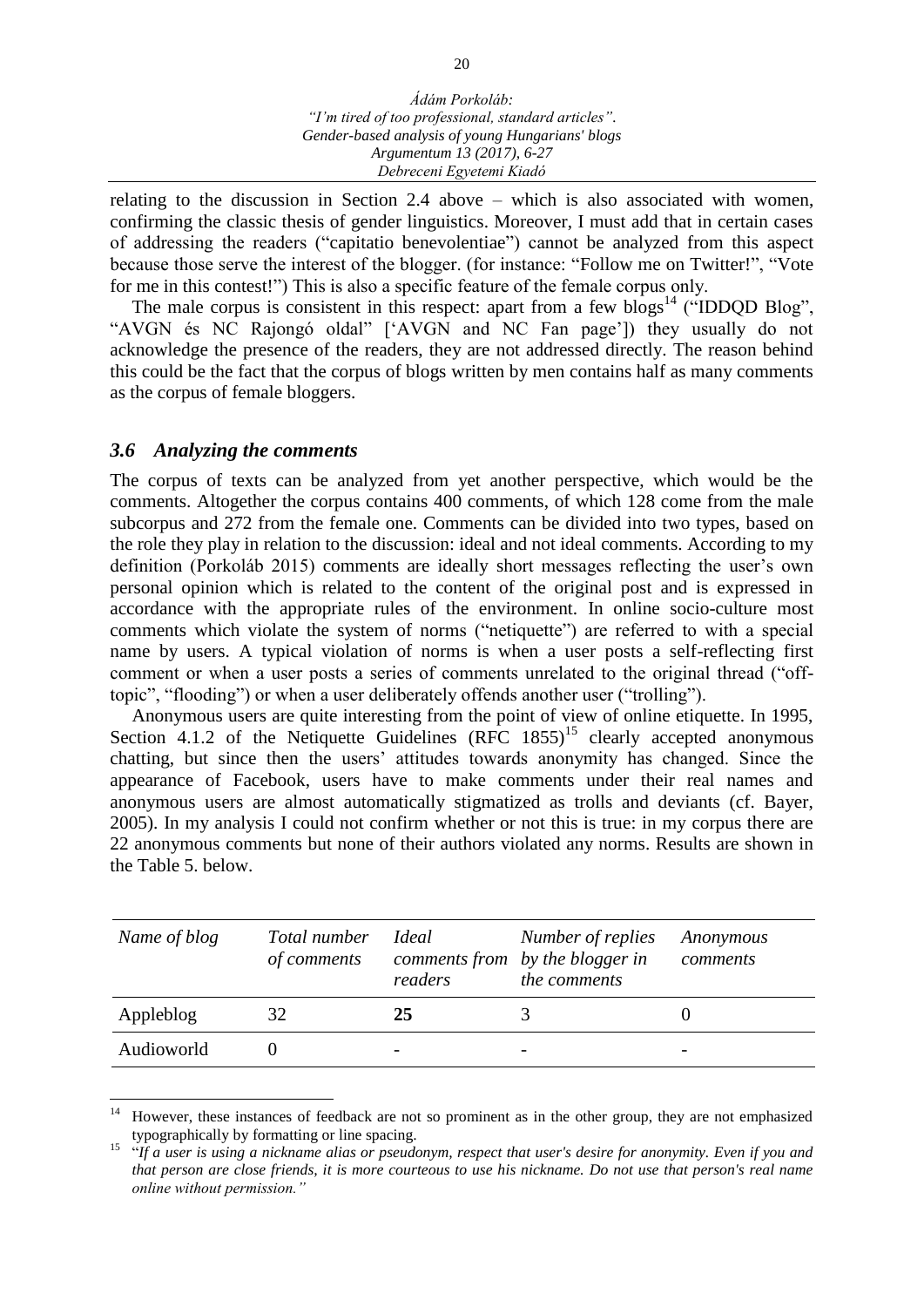| Genaer-basea anatysis of young Hungarians biogs<br>Argumentum 13 (2017), 6-27<br>Debreceni Egyetemi Kiadó |                  |                |                  |                  |  |  |  |
|-----------------------------------------------------------------------------------------------------------|------------------|----------------|------------------|------------------|--|--|--|
| AVGN és NC<br>Rajongói oldal<br>('AVGN and NC<br>Fan page')                                               | 17               | 16             | 1                | $\theta$         |  |  |  |
| Azrail                                                                                                    | 37               | 28             | 9                | $\overline{2}$   |  |  |  |
| Beautycrumbs                                                                                              | 23               | 22             | $\overline{0}$   | $\overline{0}$   |  |  |  |
| Breakfast at Fruh                                                                                         | $\overline{4}$   | 3              | $\mathbf{1}$     | $\mathbf{1}$     |  |  |  |
| Csipkelány<br>('Lacegirl')                                                                                | 19               | 19             | $\boldsymbol{0}$ | 3                |  |  |  |
| DJ Katy Beauty                                                                                            | 44               | 44             | $\boldsymbol{0}$ | 6                |  |  |  |
| Eyeliner and<br>smile Andi                                                                                | 10               | 10             | $\boldsymbol{0}$ | $\mathbf{1}$     |  |  |  |
| Fanni Gardróbja<br>('Fanni's<br>Wardrobe')                                                                | 50               | 50             | $\boldsymbol{0}$ | $\tau$           |  |  |  |
| Freedee                                                                                                   | $\overline{0}$   |                |                  |                  |  |  |  |
| <b>IDDQD</b>                                                                                              | 67               | 64             | 3                | 1                |  |  |  |
| Munkakerülő<br>('Lazybones')                                                                              | $\mathbf{2}$     | $\overline{2}$ | $\boldsymbol{0}$ | $\boldsymbol{0}$ |  |  |  |
| NJoyStyle Reni                                                                                            | 16               | 16             | $\overline{0}$   | $\overline{0}$   |  |  |  |
| Pontehu                                                                                                   | $\boldsymbol{0}$ | -              |                  | $\overline{a}$   |  |  |  |
| <b>Star Wars</b><br>Miniatures                                                                            | $\boldsymbol{0}$ |                |                  |                  |  |  |  |
| Stílus és egyéb<br>katasztrófák<br>('Style and other<br>catastrophes')                                    | 45               | 24             | 20               | $\mathbf{1}$     |  |  |  |
| Telefonközpont<br>('Phonecenter')                                                                         | 6                | 5              | $\mathbf{1}$     | $\overline{0}$   |  |  |  |
| The very style                                                                                            | 24               | 16             | 7                | $\boldsymbol{0}$ |  |  |  |
| Vírusirtó blog<br>('Antivirus blog')                                                                      | $\overline{4}$   | 3              | $\boldsymbol{0}$ | $\boldsymbol{0}$ |  |  |  |
| Average:                                                                                                  | 20               | 21.68          | 2.81             | 1.37             |  |  |  |

*Ádám Porkoláb: "I'm tired of too professional, standard articles". Gender-based analysis of young Hungarians' blogs*

*Table 5: Features of comments in the whole corpus*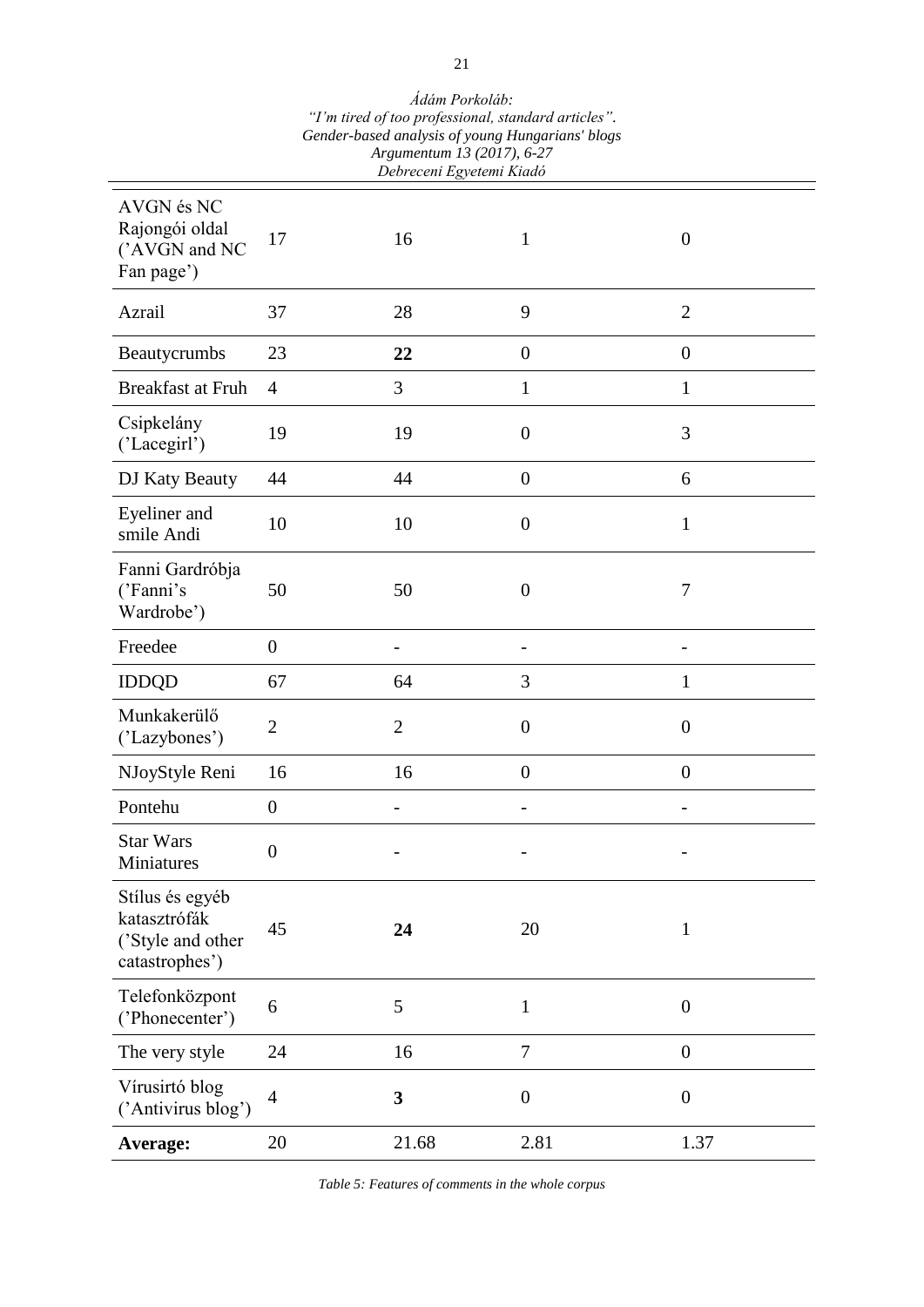The corpus was also analyzed from the perspective of online etiquette. I only found 3 instances of users violating the norms: it occurred once in the "Stílus és egyéb katasztrófák" ('Style and other catastrophes') blog and once in the "Beautycrumbs" blog, in both cases the (female) author of the posts removed a comment (the deletion of comments is indicated in the comment thread). A more serious violation occurred in the male subcorpus: the author of "Appleblog" was involved in a verbal altercation with his readers because the information presented in one of his posts was incorrect. Four non-ideal comments were posted under the entry in question, but eventually the blogger apologized for presenting false information.

I believe that the comments, concerning their function, can correspond to Jakobson's model. However, the two genders utilize the functions according to different communicative strategies: male comments are chiefly referential. A typical (translated) example can be cited from the Appleblog: "*Just a bit of clarification: it wasn't the sales of the iPhone that increased by 112% in China, but Apple's revenue (compared to 2014 Q3!), but that's largely thanks to the iPhone*". On the other hand, comments on women's blogs seem to seek agreement, praise the author and accept norms. One comment on "The very style" blog reads: "*your vlog videos are great, hope to see more of them later :) and I can't stress enough how cuuuuute Lili is :)*". (Lili is the newborn daughter of the female blogger.)

I believe Mishne and Glance's approach can be applied to the comments in the female subcorpus, which states that comments can be considered implicit interpersonal relations (Mishne and Glance, 2006: 1). Miller and Shepherd (2004: 10) on the other hand view comments as manipulative utterances and vehicles of expressing personal opinion – this is a feature of the comments on blogs written by men: "Relationship development and social control are primarily external, directed outward, functions that use self-disclosure to build connections with others or to manipulate their opinions".

The extent to which the blogger engages in discussion with the users can also be an important qualitative feature of comments in this light: I have already mentioned that female bloggers at the end of their blog entries encourage users to post comments. The other possible means of keeping in touch with the readers is when the author also posts comments and engages in debates with his/her readers or agrees with them in the comments. However, this phenomenon was only observable in 8 blogs, although the fact that the data was collected in the summer could have a distorting effect on the overall picture.

#### **4 Summary and outlook**

In this paper, I presented a qualitative analysis of a corpus of 100 Hungarian language blog entries in the light of the trends of the international literature. The purpose of this was that the Hungarian literature only analyzes a restricted area of blogs.

My findings confirmed that representatives of the two genders exhibit different styles of blogging in terms of the frequency and length of posts. Furthermore, the comments and the replies given to them also indicate different communicative strategies. Naturally, a smallsample corpus linguistic analysis cannot conclusively define the most important features of Hungarian blogs. I could only answer my research questions partially.

1. The study mostly confirms the conclusions of the English literature concerning the communicative styles of the different genders. Women are usually the sole editors of their blogs and they respond to readers' comments more frequently. In the case of the female subcorpus the most important role of the posts was to share experiences and personal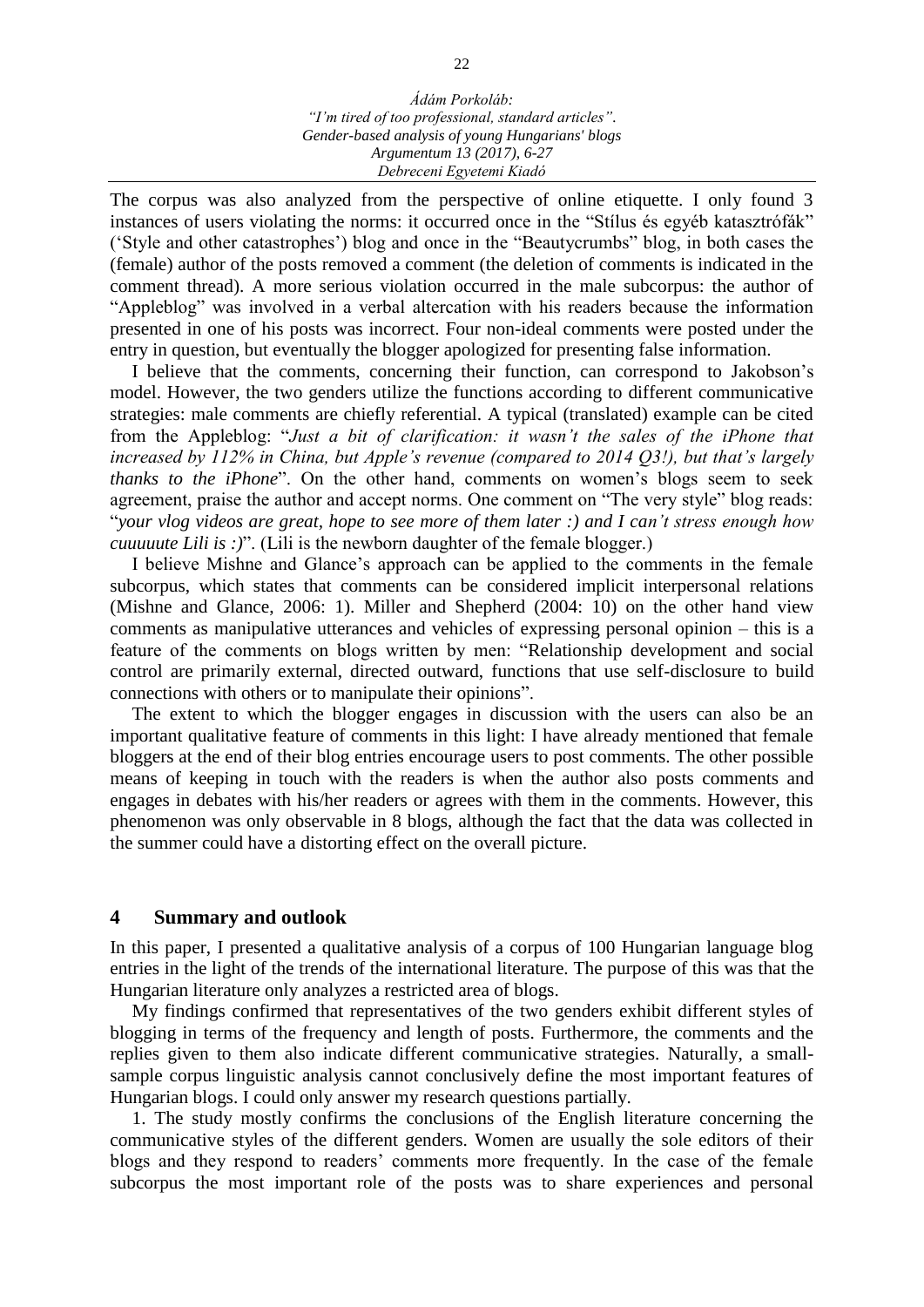narratives, while in the case of the male subcorpus the main purpose of posts was to comment on and interpret with credibility facts and official news. This can explain why the male subcorpus contains more external links which in turn point almost exclusively to official reports and statistics. In the case of the female subcorpus, providing external links can usually be interpreted as a social action because those links mostly point to blogs of friends.

2. From a corpus linguistic point of view, men produce longer posts and use more internal and external links and are prone to rhapsodic changes in post length. There are significantly more comments by readers and responses by the blogger in the blogs of the female subcorpus. Significant differences can also be observed concerning the temporal spread of entries: the 5 posts of the female subcorpus were published over an average of 21.3 days, while the entries in the male corpus were published over 47.8 days on average.

3. We can also find differences if we analyze the comments: the male subcorpus contains 128 comments while there are 272 in the female one. Remarkable differences also emerged in the case of comments, because they are mostly of a referential nature, that is they serve the purpose of clarifying information and they also provide new pieces of information. For readers commenting on the blogs in the female subcorpus agreement, sympathy, praise and accepting the norms are of higher importance.

In my opinion, future research should examine blogs and comments posted on blogs in a unified manner**.** There are several methods available for the analysis of comments which I could not utilize due to constraints of space, but it would be worthwhile to examine the "reaction time" of comments posted after the publication of the blog entry, and also the length and spelling of the comments. Besides, based on usernames and profiles, reading habits can also be investigated and the researcher can find out how many blogs are followed by the individual readers.

In the next phase of the research the current binary system of genders should be extended to include blogs written by members of LGBTQ groups (lesbian, gay, bisexual, transgender, queer). What I consider to be the most important task is to be able to create a corpus from online material in which the typical phenomenon of "gender role-playing" can be properly analyzed. To this end – besides blogs – forum posts also have to be included in the investigation. As a side track of this research area I consider the inclusion of posts and other "written-spoken" (Bódi, 2010a) material produced online by members of the LGBTQ community vital. Due to lack of data it was not possible to carry out such an analysis in this paper.

The relationship of blogs and social media is an important and still rather murky area. As I have alluded to it in my paper, the blog in its current form has become conventionalized, textuality is no longer an exclusive criterion and multimedia content can only be linked in blogs. In 2015 Susan Herring was discussing the features of multimodal platforms as "text plus one other mode" (Herring, 2015). However, I believe that the role of blogs has not yet crystallized completely: it would be interesting to expand the analysis to questions such as "will social media take over the role of blogs?", "what are the advantages and disadvantages of these two formats?" and "what effect will they have on each other?" These questions are interesting – as I have pointed out earlier – because most bloggers are available on a number of social media websites besides their blog.

Although social media sites can be incredibly fast channels of communication and stories can reach a vast audience, they cannot be considered safe. In the Hungarian context the takedown of a Facebook site called *Tolvajkergetők* (Thiefbusters) attracted attention in the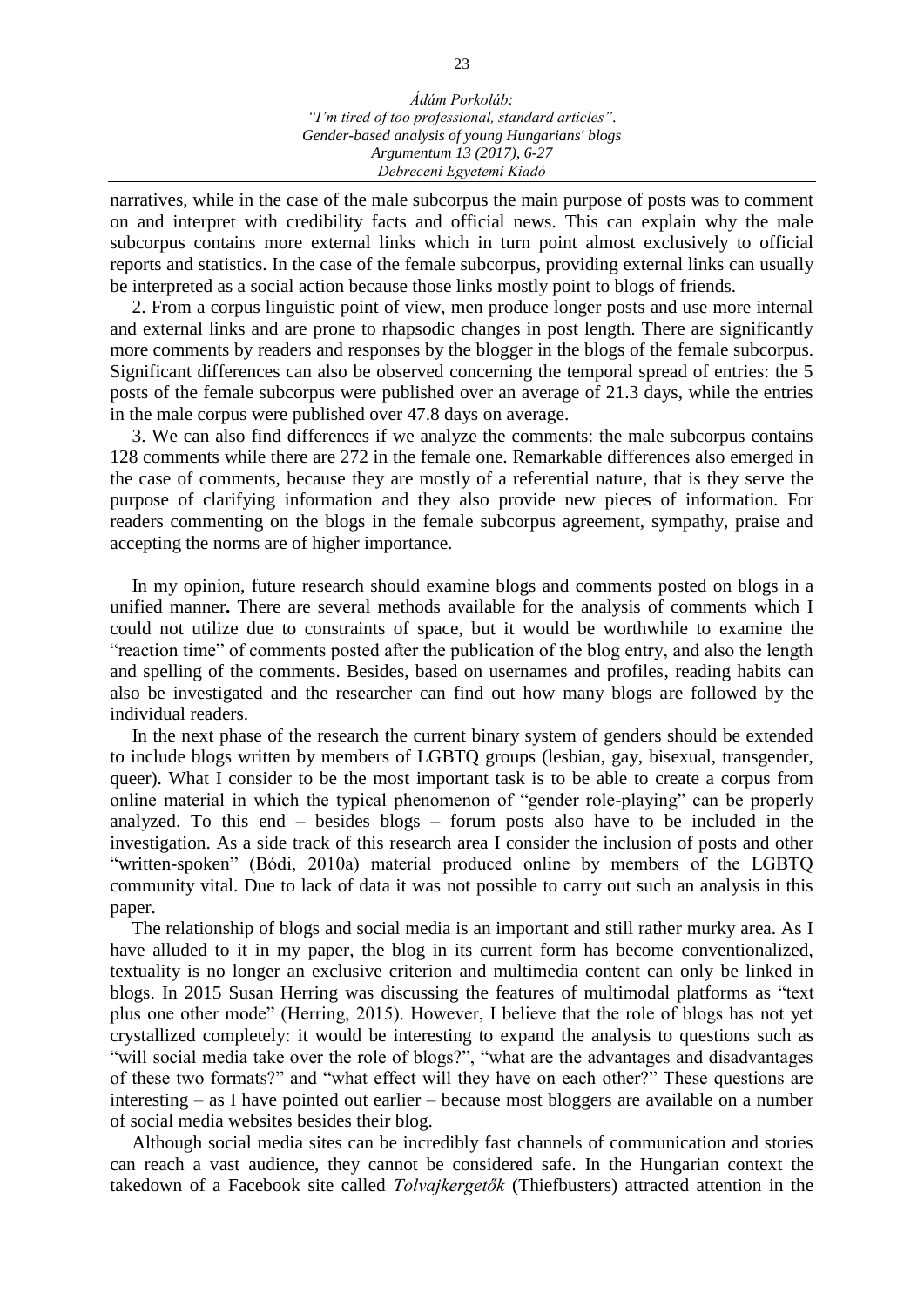traditional national media<sup>16</sup>. 180 thousand followers were affected by the takedown of the Hungarian non-profit crime fighting organization's page, and political reasons were thought to have been the motives behind the deletion. This issue raises the question of analyzing blogs as tools of politics.

## **Contents of the corpus**

At the time of data collection (August 6, 2016) all of the following blogs were online.

Female corpus:

<http://www.theverystyleblog.hu/> <http://djkatybeauty.blogspot.hu/> <http://fannigardrobja.blogspot.hu/> <http://stilusesegyeb.blogspot.hu/> <http://njoythestyle.blogspot.hu/> <http://csipkelany.blogspot.hu/> <http://beautycrumbs.blogspot.hu/> <http://www.breakfastatfruh.hu/> <http://eyelinerandsmileandi.blogspot.hu/> <http://azrail5.blogspot.hu/>

Male corpus:

<http://telefonkozpont.blog.hu/> <http://audioworld.blog.hu/> <http://swmini.blog.hu/> <http://appleblog.blog.hu/> <http://freedee.blog.hu/> <http://munkakerulo.blog.hu/> <http://iddqd.blog.hu/> <http://avgnhunsub.blog.hu/> <http://virusirto.blog.hu/> <http://pontehu.blog.hu/>

## **Acknowledgements**

I am grateful to József Horváth, associate professor at the Department of English Applied Linguistics, University of Pécs (and the creator of the JPU Corpus as well) for his helpful critical input, and I am also very grateful to Tamás Fekete, assistant lecturer (University of Pécs, Department of English Linguistics) for his thorough and careful supervision of the English version of this paper.

 $16\,$ <sup>16</sup> For example, information on this topic can be found here: http://444.hu/2014/06/04/letorolte-a-facebook-atolvajkergetok-oldalat/ and here: http://www.kisalfold.hu/belfold\_hirek/toroltek\_a\_tolvajkergetok\_facebook\_ oldalat\_-\_tomcat\_a\_youtube-n\_uzent/2384814/ (Accessed: 2016-09-15).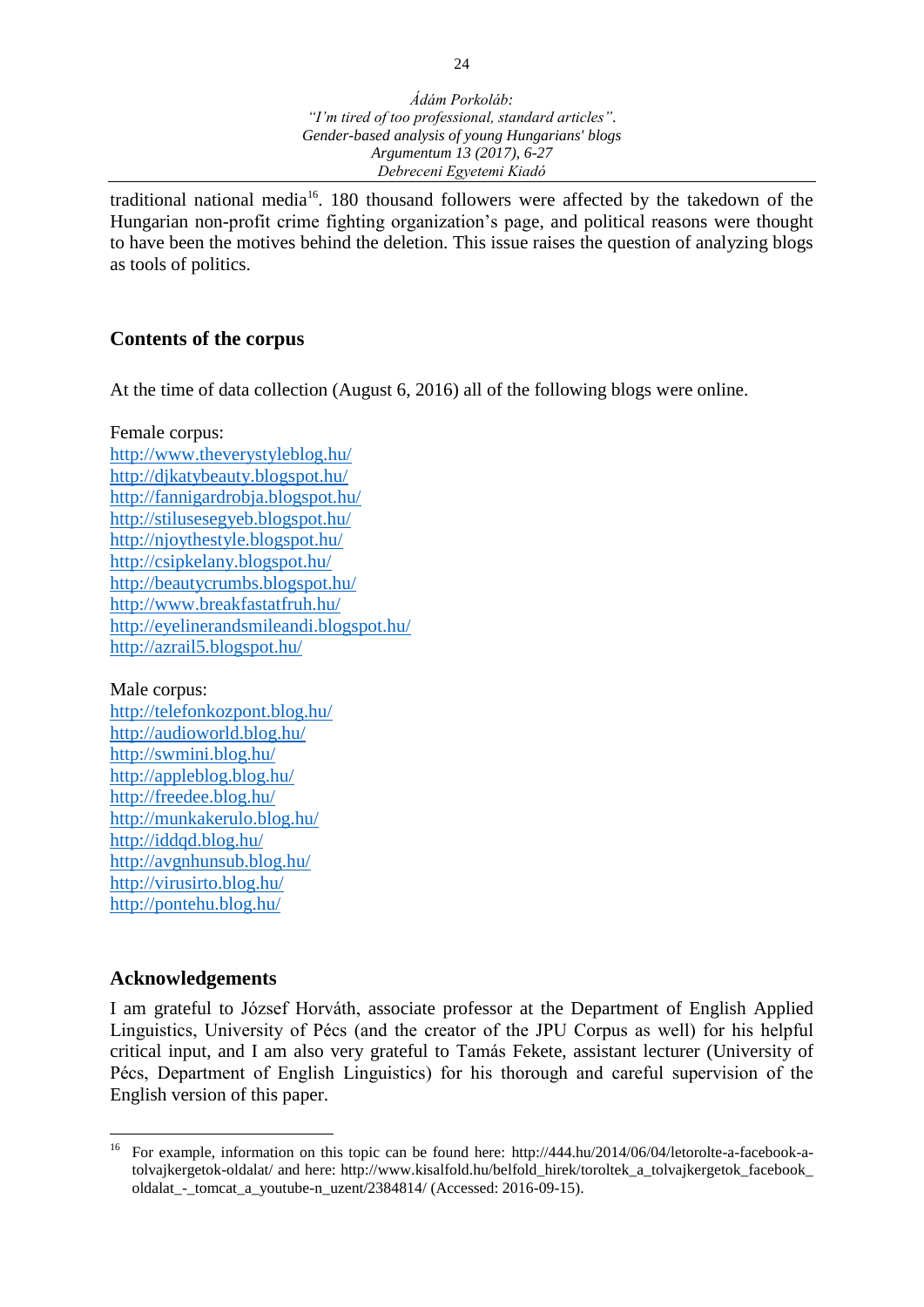## **References**

- Bayer, J. (2005): *A háló szabadsága* ['Freedom of the net']. Budapest: Új Mandátum Könyvkiadó & Zsigmond Király Főiskola.
- Blood, R. (2002): *The Weblog Handbook: Practical Advice on Creating and Maintaining Your Blog*. Cambridge MA: Perseus Publishing.
- Bódi, Z. (2010a): A blogok nyelvészeti aspektusai ['The linguistic aspects of blogs']. *E-nyelv Magazin* 2010(3) http://e-nyelvmagazin.hu/2010/09/10/a-blogok-nyelveszeti-aspektusai/ (accessed 17 August 2016).
- Bódi, Z. (2010b): *Infoszótár* ['IT dictionary']. Budapest: Tinta Kiadó.
- Bőgel, Gy. (2006): *Blogvilág* ['Blogworld']. Budapest: HVG Kiadó.
- Crystal, D. (2006): *Language and the Internet*. New York: Cambridge University Press.
- Crystal, D. (2011): *Internet Linguistics – A student guide*. London & New York: Routledge.
- Csala, B. (2005): Van-e olyan műfaj, hogy blog? ['Is blog a genre?'] In: Balázs, G. & Bódi, Z. (eds.): *Az internetkorszak kommunikációja* ['*The Communication of the Internet era'*], 89-110. Budapest: Gondolat Kiadó.
- Csala, B. (2010): A blog műfajáról [On the genre of blog]. *E-nyelv Magazin* 2010(3). http://enyelvmagazin.hu/2010/09/10/a-blog-mufajarol. (accessed: 17 August 2016).
- Delwiche, A. (2005): Agenda-setting, opinion leadership, and the world of web logs. *First Monday* 10(12). (5 December 2005).
- Erőss, Cs. (2009): *Blogok marketing alkalmazása Magyarországon* ['The Hungarian Application of blogs in marketing']. (Unpublished MA thesis). Budapest: Budapesti Gazdasági Főiskola, Budapest, Hungary.
- Gruhl, Daniel, Guha, Ramanathan**,** David Liben-Nowell, & Andrew Tomkins (2004): *Information diffusion through Blogspace*. WWW2004 blog workshop. http://www.www2004.org/proceedings/docs/1p491.pdf. (accessed: 17 August 2016).
- Fishman, P. (1980): Interactional shitwork*. Heresies* 2, 99-101.
- Háhn, J. (2011): *Promóciós műfajok a virtuális térben* ['Promotional genres in cyberspace']. Pécs: PTE Nyelvtudományi Doktori Iskola.
- Háhn, J., Borgulya Á. (2013): The role of blogging in corporate communication and its application by Hungarian companies. In: Schmidt, M. C., Dimant, A., Nielsen, J.L.M. (eds.): *Kulturspezifik in der europäischen Wirtschaftskommunikation* 181-194. Baden: Springer-Verlag.
- Hambridge, S. (1995): *Netiquette Guidelines.* [https://www.ietf.org/rfc/rfc1855.txt.](https://www.ietf.org/rfc/rfc1855.txt) (accessed: 17 August 2016).
- Herring, S. (1994): *Gender differences in computer-mediated communication: bringing familiar baggage to the new frontier.* [http://cpsr.org/prevsite/cpsr/gender/herring.txt/.](http://cpsr.org/prevsite/cpsr/gender/herring.txt/) (accessed: 28 April 2016).
- Herring, S.C., Scheidt, L.A., Bonus, S. & Wright, E. (2004): *Bridging the gap: A genre analysis of weblogs*. Los Alamitos, CA: IEEE. http://citeseerx.ist.psu.edu/viewdoc/ download?doi=10.1.1.160.939&rep=rep1&type=pdf. (accessed: 17 August 2016).
- Herring, S. (2015): *New Frontiers in interactive multimodal communication*. In: A. Georgopoulou & T. Spilloti (eds.): The Routledge handbook of language and digital communication. London: Routledge. (accessed: 17 August 2016).
- Horváth, J. (2009): Hungarian university students' blogs in EFL: Shaping language and social connections. *TESL-EJ: Teaching English as a Second or Foreign Language* 12(4), 1-9.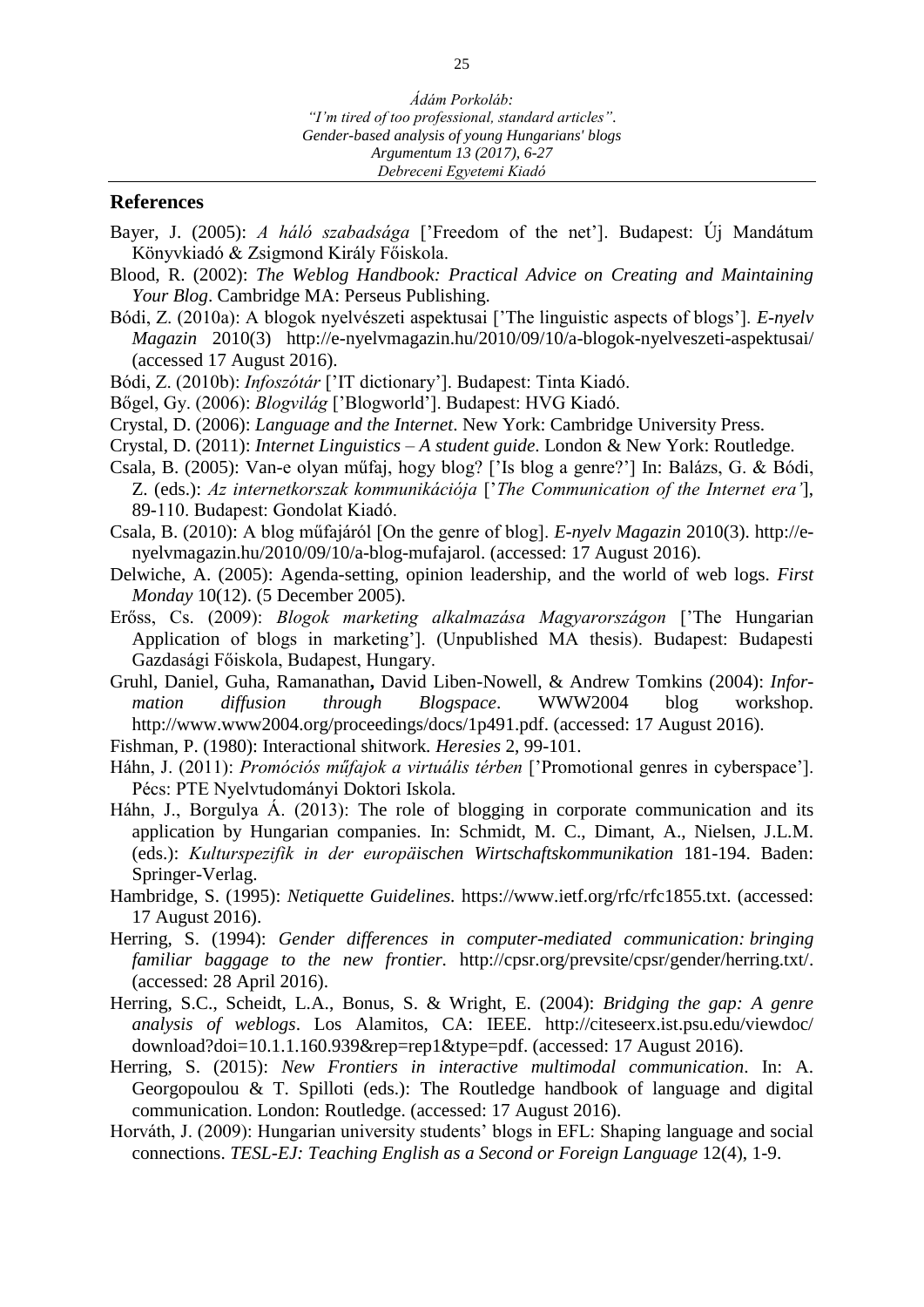- Huszár, Á. (1994): Az együttérzés beszédaktusai [Speech acts of sympathy]. *Studia Nova*, I., 99-109.
- Jóri, A. (2012): "Hiányolom a szeparált highpass filtert az envelope controller filter deviceból". Az elektronikus szaknyelvről dióhéjban ["I miss the separated high pass filter from the envelope controlled filter device". On the terminology of electronic music in a nutshell]. In: Gecső, T. & Sárdi, Cs. (eds.): *Nyelvi funkciók – stílus és kapcsolat* ['Language functions - style and contact']. Budapest: Tinta Kiadó, 139-145.
- Jóri, A. (2015): Metaforikus nyelvi kifejezések vizsgálata a "funkkal szaggatott androidtechno" színterén [Examination of metaphorical linguistic expressions on the "funk-dashed android techno" scene]. In: Folmeg, M. & Jóri, A. (eds.): *Világ és nyelv szenvedéllyel. Köszöntő kötet Gecső Tamás 60. születésnapjára* ['World and language with passion. Festschrift for Tamás Gecső on the occasion of his  $60<sup>th</sup>$  birthday'], 288-296. Budapest: Tinta Kiadó.
- Juhász, V. (2013). A blog műfaji attribútumai ['The attributes of the blog genre']. In: Tóth, Sz. (ed.): *Társadalmi változások – nyelvi változások. Alkalmazott nyelvészeti kutatások a Kárpát-medencében* ['Social changes – linguistic changes. Applied linguistic research in the Carpathian Basin']. Budapest–Szeged: MANYE & Szegedi Egyetemi Kiadó & Juhász Gyula Felsőoktatási Kiadó, 155–158.
- Krishnamurthy, S. (2002): *The multidimensionality of blog conversations: The virtual enactment of September 11*. AOIR Internet Research 3.0: Net/Work/Theory, Maastricht The Netherlands: October 13-16, 2002.
- Kumar, R., Novak, J., Raghavan & Tomkins, A. (2003): *On the bursty evolution of blogspace*. [http://www1.se.cuhk.edu.hk/~hcheng/seg5010/slides/bursty-www03.pdf.](http://www1.se.cuhk.edu.hk/~hcheng/seg5010/slides/bursty-www03.pdf) (accessed: 17 August 2016).
- Marlow, C. (2006): *Linking without thinking: Weblogs, readership and online social capital formation*. [http://cameronmarlow.com/media/marlow-2006-linking.pdf.](http://cameronmarlow.com/media/marlow-2006-linking.pdf) (accessed: 17 August 2016).
- Marwick, A. (2013): 'They're Really Profound Women, They're Entrepreneurs': Conceptions of Authenticity in Fashion Blogging. In: *7th International AIII Conference on Weblogs and Social Media*, July (Vol. 8).
- McNeill, L. (2005): *Genre Under Construction: The Diary on the Internet.* [http://www.languageatinternet.org/articles/2005/120.](http://www.languageatinternet.org/articles/2005/120) (accessed: 17 August 2016).
- McQuarrie, E.F., Miller, J., & Phillips, B.J. (2013): The Megaphone Effect: Taste and Audience in Fashion Blogging. Journal of Consumer Research, 40(1), 136–158. https://doi.org/10.1086/669042
- Miller, C.R., Dawn S. (2004): *Blogging as Social Action: A Genre Analysis of the Weblog*.
- Mishne, G., Natalie G. (2006): *An Analysis of Weblog Comments*. http://leonidzhukov.net/hse/ 2011/seminar/papers/www2006-blogcomments.pdf. (Accessed: 17 August 2016).
- Mora, E., & Rocamora, A. (2015): Letter from the Editors: Analyzing Fashion Blogs— Further Avenues for Research. *Fashion Theory: The Journal of Dress, Body & Culture* 19(2), 149–156.
- Ots, M., & Abidin, C. (2015): Commercialism, audience intimacy and brand credibility in fashion blogging. In: *Communicative Democracy. Protecting, promoting and developing free speech in the digital era.* University of Gothenburg, October 6-7, 2015.
- Petykó, M. (2012): A blog műfaji jellemzőinek korpuszalapú vizsgálata ['Corpus-based analysis of the characteristics of the blog']. *Magyar Nyelvőr* 136(1), 45-72.